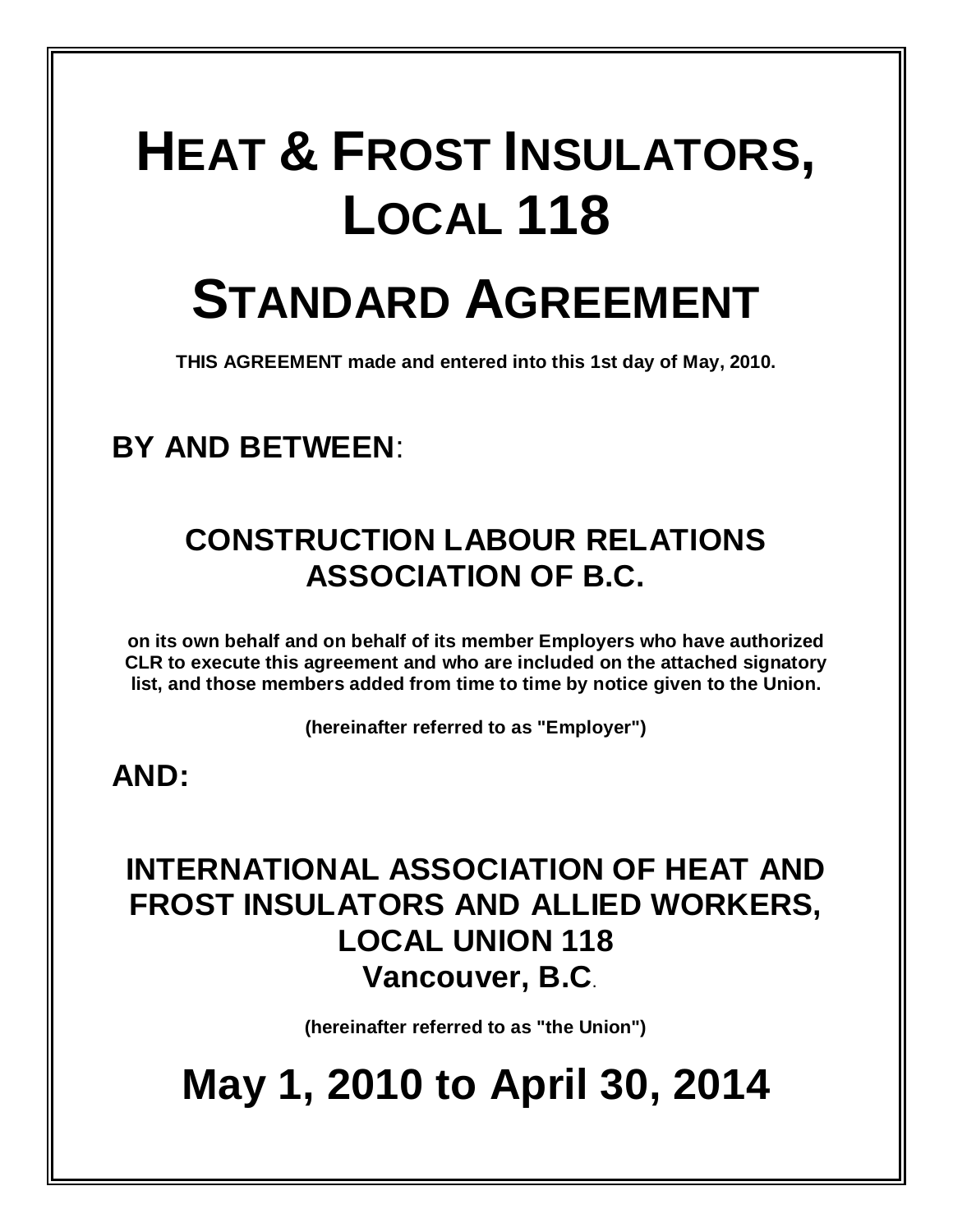# **Table of Contents**

| Clause | 1.00  |                                                                       |  |
|--------|-------|-----------------------------------------------------------------------|--|
| Clause | 2.00  |                                                                       |  |
| Clause | 3.00  |                                                                       |  |
| Clause | 4.00  |                                                                       |  |
| Clause | 5.00  |                                                                       |  |
| Clause | 6.00  |                                                                       |  |
| Clause | 7.00  | Penalties for Delinquent Payment of Contributions and/or Deductions 4 |  |
| Clause | 8.00  |                                                                       |  |
| Clause | 9.00  |                                                                       |  |
| Clause | 10.00 |                                                                       |  |
| Clause | 11.00 |                                                                       |  |
| Clause | 12.00 |                                                                       |  |
| Clause | 13.00 |                                                                       |  |
| Clause | 14.00 |                                                                       |  |
| Clause | 15.00 |                                                                       |  |
| Clause | 16.00 |                                                                       |  |
| Clause | 17.00 |                                                                       |  |
| Clause | 18.00 |                                                                       |  |
| Clause | 19.00 |                                                                       |  |
| Clause | 20.00 |                                                                       |  |
| Clause | 21.00 |                                                                       |  |
| Clause | 22.00 |                                                                       |  |
| Clause | 23.00 |                                                                       |  |
| Clause | 24.00 |                                                                       |  |
| Clause | 25.00 |                                                                       |  |
| Clause | 26.00 |                                                                       |  |
|        |       |                                                                       |  |
|        |       |                                                                       |  |
|        |       |                                                                       |  |
|        |       |                                                                       |  |
|        |       |                                                                       |  |
|        |       |                                                                       |  |
|        |       |                                                                       |  |
|        |       |                                                                       |  |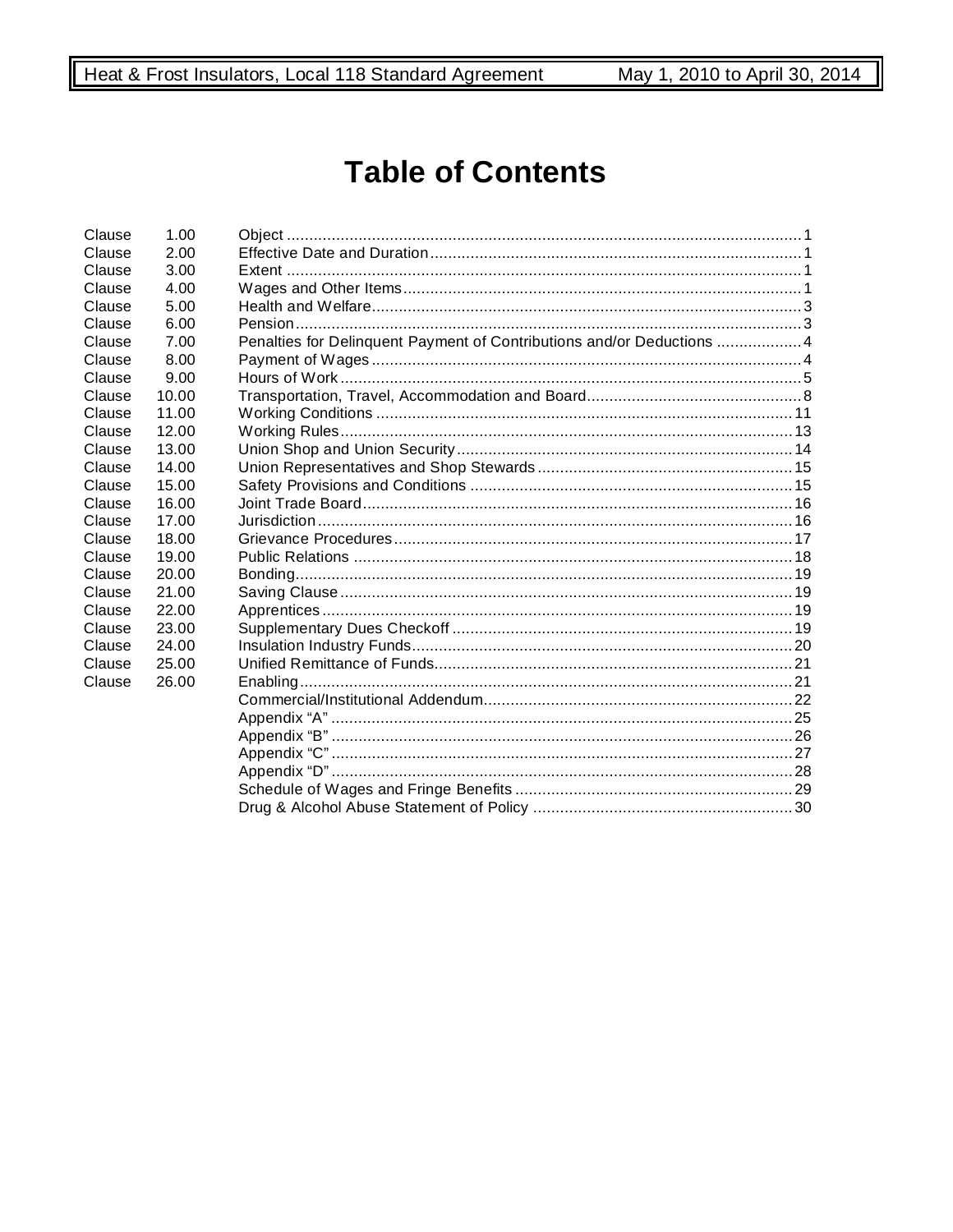# **CLAUSE 1 -- OBJECT**

**1.01** The objects of this Agreement are to stabilize the Building and Construction Industry; provide fair and reasonable working conditions and job security for Employees in the Industry; promote harmonious employment relationships between Employers and Employees; provide a mutually agreed method of resolving disputes and grievances arising out of the terms and conditions of this Agreement; prevent strikes and lockouts and work stoppages; enable the skills of both Employers and Employees to operate to the end that waste and avoidable and unnecessary expense and delays are prevented; promote good public relations.

# **CLAUSE 2 -- EFFECTIVE DATE AND DURATION**

**2.01** This Agreement shall be for the period from and including May 1st, 2010, to and including April 30th, 2014 and from year to year thereafter subject to the right of either party to the Agreement within four (4) months immediately preceding the date of expiry of this Agreement, which is April 30th, 2014, or immediately preceding the last day of April in any year thereafter by written notice to require the other party to the Agreement to commence collective bargaining.

In the event that the parties are unable by the expiry date of this Agreement to conclude a collective agreement for the subsequent period, the parties agree that the terms and conditions of employment provided for in this Agreement will continue to apply until a subsequent Agreement is reached, without prejudice to the right of either party to take action permitted by Part 5 of the Labour Relations Code, and without prejudice to the provisions of the new Agreement. In the event of a lawful strike or lockout, the terms and conditions will not be in force for the duration of the strike or lockout. The parties understand and agree that in the event a lawful strike ceases or a lawful lockout is lifted, the terms and conditions of the recently expired collective agreement will remain in full force and effect until a new collective agreement is reached.

# **CLAUSE 3 -- EXTENT**

- **3.01** This Agreement shall apply to all areas of the Province of British Columbia, the Yukon Territory, and that portion of the Northwest Territories bounded by the B.C. and Yukon borders on the South and West respectively, and an extension of the B.C./Alberta border and the North Pole on the East and North respectively.
- **3.02** Employers signatory to this Agreement agree that work covered by this Agreement may be subcontracted only to contractors signatory to this Agreement.

# **CLAUSE 4 -- WAGES AND OTHER ITEMS**

**4.01 Hourly Rates and Classifications** (Minimum only)

The minimum rate of wages recognized by this Agreement shall be as set out in the following schedules:

# **4.02 Journeyman Mechanic's Rate**

|                              | Sept. 18,<br>2011 | May 1,<br>2012 | May 1,<br>2013 |
|------------------------------|-------------------|----------------|----------------|
| <b>Wages</b>                 | \$32,580          | \$33.740       | \$34.770       |
| Vac. & Stat. Hol.<br>Pay 12% | 3.910             | 4.049          | 4.172          |
| <b>Health &amp; Welfare</b>  | 3.145             | 3.345          | 3.345          |
| <b>Pension</b>               | 4.750             | 4.750          | 5.100          |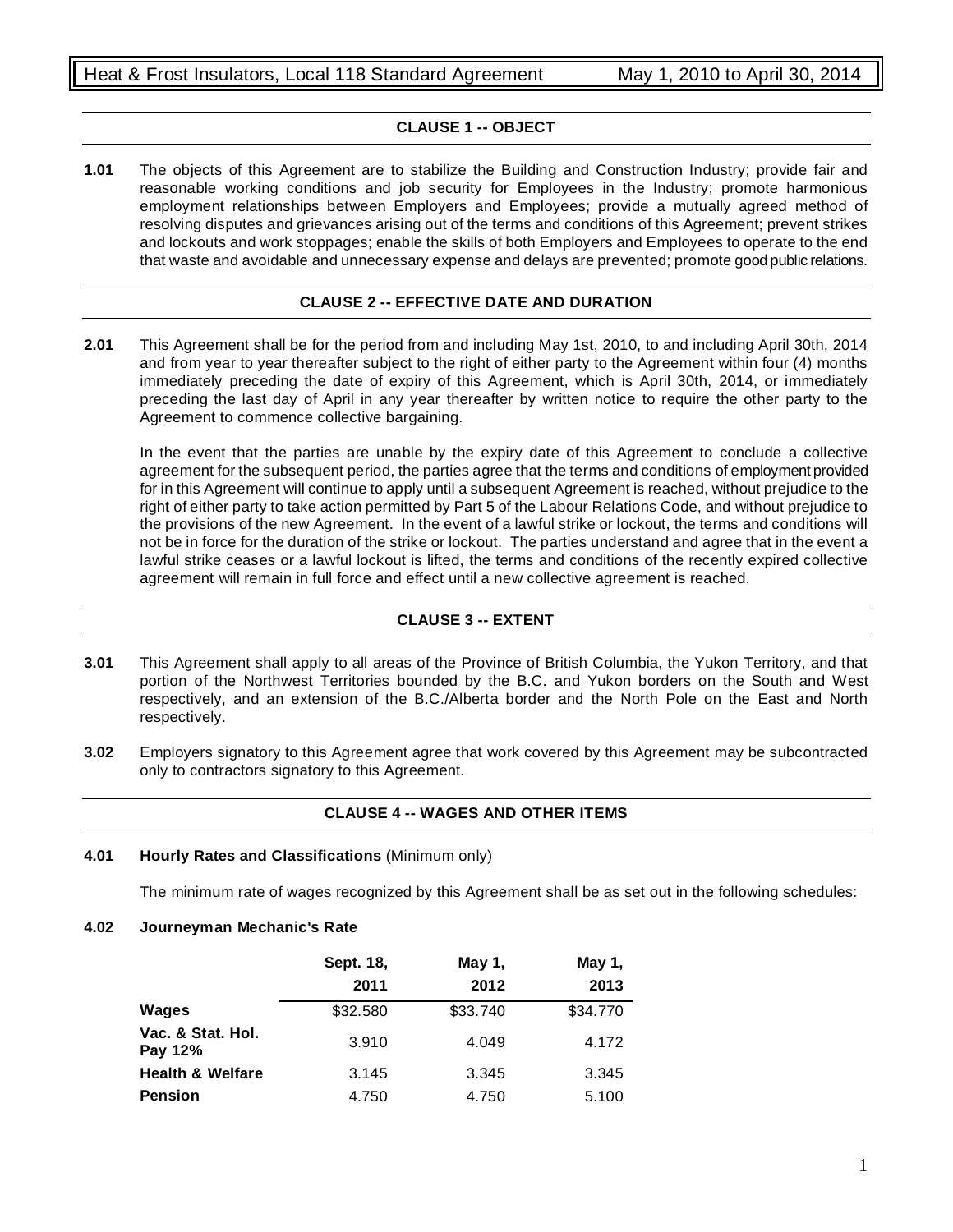# Heat & Frost Insulators, Local 118 Standard Agreement May 1, 2010 to April 30, 2014

The Journeyman Mechanic's rate includes the following contributions by the Employer:

- (a) A seven cents (\$0.07) per hour tool allowance;
- (b) A five cents (\$0.05) per hour protective clothing allowance.

# **4.03 Apprentice Rates**

|                   | ℅   | Sept. 18,<br>2011 | May 1,<br>2012 | May 1,<br>2013 |
|-------------------|-----|-------------------|----------------|----------------|
| $1st$ 3 months    | 50% | 16.29             | 16.87          | 17.39          |
| $2^{nd}$ 3 months | 55% | 17.92             | 18.56          | 19.12          |
| $2^{nd}$ 6 months | 60% | 19.55             | 20.24          | 20.86          |
| $3rd$ 6 months    | 65% | 21.18             | 21.93          | 22.60          |
| $4th$ 6 months    | 70% | 22.81             | 23.62          | 24.34          |
| $5th$ 6 months    | 75% | 24.44             | 25.31          | 26.08          |
| $6th$ 6 months    | 80% | 26.06             | 26.99          | 27.82          |
| $7th$ 6 months    | 85% | 27.69             | 28.68          | 29.55          |
| 8th 6 months      | 90% | 29.32             | 30.37          | 31.29          |

# **4.04 Foremen Rates**

The Employer shall determine the number of Employees required for the performance of any work function and shall select and appoint all Foremen and allocated work to be performed. Any Mechanic who is expected to work, supervise and direct three (3) but not more than twelve (12) persons shall be classed as a Working Foreman, shall be expected to use the tools of the trade and be paid one hundred and fifteen percent (115% of the Journeyman Mechanic's rate.

When an Employee is required to look after three (3) or more jobs he shall be classed as a working foreman.

# **4.05 General Foremen**

When more than one (1) Foreman is required on any job, one (1) will be designated as a General Foreman and shall be paid one hundred and twenty percent (120% per hour or more of the Journeyman Mechanic's rate.

A General Foreman is non-working and when a second crew is established is responsible for up to six (6) Employees.

**4.06** Employees who are required to apply insulation by spray method or apply mastic insulation by any method shall be supplied with suitable coveralls.

# **4.07 Underground**

On industrial projects Employees required to work underground shall receive prevailing rates plus ten percent (10%). This clause shall not apply to work performed within basements of buildings or open ditches.

# **4.08 Vacation and Statutory Holiday Pay**

Annual Vacation Pay, at six percent (6%) of gross wages and Statutory Holiday Pay, also at six percent (6%) of gross wages, shall be combined and shall be accrued at the rate of twelve percent (12%) of gross wages.

Vacation and Statutory Holiday pay will be paid to each Employee on each pay cheque or upon termination of employment. An Employee may take up to three (3) weeks' annual vacation in any calendar year. The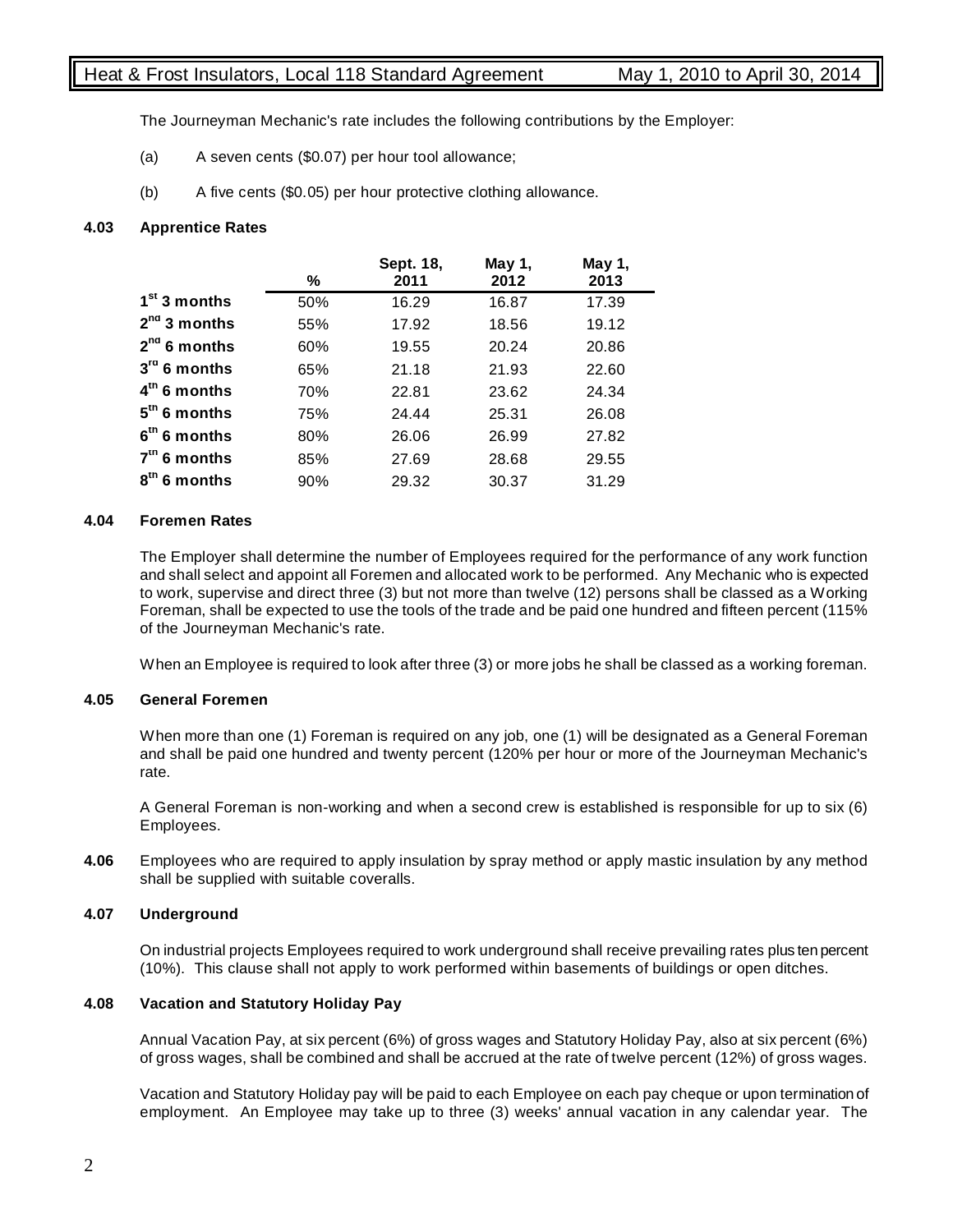vacation period will be arranged by mutual agreement between the member and the Employer.

**4.09** The recognized holidays are New Year's Day, Family Day (second Monday in February), Third Monday in February (Heritage Day), Good Friday, Easter Monday, Victoria Day, Canada Day, Friday immediately prior to B.C. Day, B.C. Day, Friday immediately prior to Labour Day, Labour Day, Thanksgiving Day, Remembrance Day, Christmas Day, Boxing Day, and any such day as may be declared a Public Holiday by the Federal and/or Provincial Government. No work will be performed on Labour Day. All work performed on Statutory Holidays shall be paid for at the appropriate overtime rate.

On all commercial/institutional projects, the third Monday in February (Heritage Day) and the Friday before Labour Day may be floated and the day therefore worked at straight time rates, with an alternate day scheduled to be taken off as mutually agreed between the Employer and the employee.

When a Statutory Holiday falls on a Saturday or Sunday, the following Monday will be observed. When Christmas and Boxing Days fall on Saturday and Sunday, the following Monday and Tuesday will be observed.

# **CLAUSE 5 -- HEALTH AND WELFARE**

- **5.01** Employers agree to pay to the Trustees of the International Heat and Frost Union, Local 118, Health and Welfare Trust Fund, three dollars and fourteen and one-half cents (\$3.145) and effective May 1, 2012 three dollars and thirty-four and one-half cents (\$3.345) for all hours earned for the purpose of the said Fund as set forth in the Trust Agreement.
- **5.02** It is also required that if the Employer fails to remit the report with covering cheque before the fifteenth (15th) of the month following the calendar month in respect of which it is payable, then the Employer remains liable to the Fund to the amount of the contribution not remitted.
- **5.03** The Union shall appoint from among the members of Local Union 118 Trustees to the International Heat and Frost, Local 118 Health and Welfare Trust Fund.

# **CLAUSE 6 -- PENSION**

**6.01** Employers agree to pay to the Trustees of the International Heat and Frost Union, Local 118, Pension Trust Fund, four dollars and seventy-five cents (\$4.75) per hour and effective May 1, 2013, five dollars and ten cents (\$5.10) for all hours earned for the purpose of the said Fund as set forth in the Trust Agreement.

This amount shall be pro-rated for Apprentices as follows:

|                   |     | May 1, 2009 | May 1, 2013 |
|-------------------|-----|-------------|-------------|
| $1st$ 3 months    | 50% | 2.375       | 2.550       |
| $2^{nd}$ 3 months | 55% | 2.610       | 2.805       |
| $2^{nd}$ 6 months | 60% | 2.850       | 3.060       |
| $3rd$ 6 months    | 65% | 3.090       | 3.315       |
| $4th$ 6 months    | 70% | 3.325       | 3.570       |
| $5th$ 6 months    | 75% | 3.560       | 3.825       |
| $6th$ 6 months    | 80% | 3.800       | 4.080       |
| $7th$ 6 months    | 85% | 4.040       | 4.335       |
| $8th$ 6 months    | 90% | 4.275       | 4.590       |

**6.02** It is also required that if the Employer fails to remit the report with covering cheque before the fifteenth (15th) of the month following the calendar month in respect of which it is payable, then the Employer remains liable to the Fund to the amount of the contribution not remitted.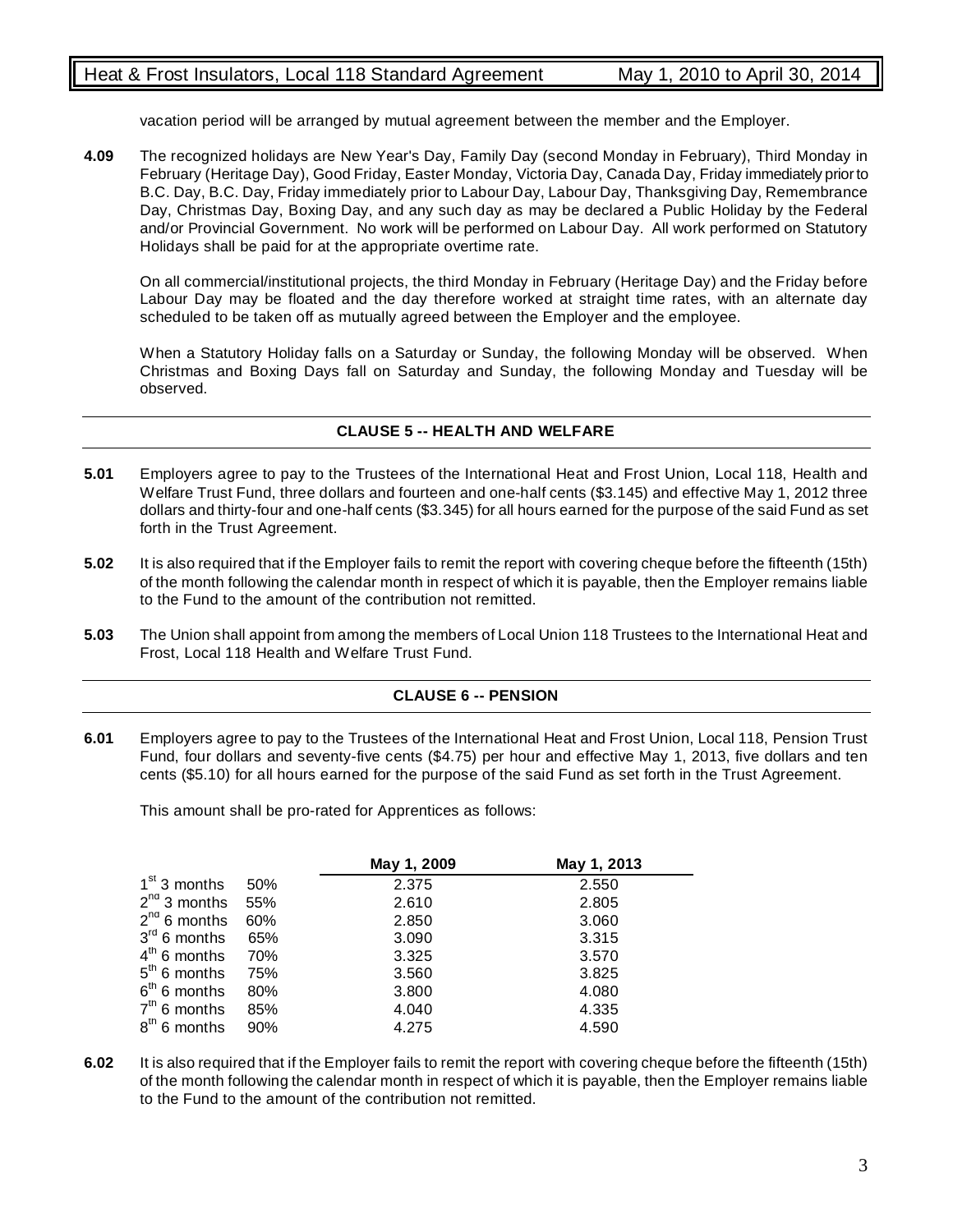**6.03** The Union shall appoint from among the members of Local Union 118 Trustees to the International Heat and Frost, Local Union 118 Pension Fund.

# **CLAUSE 7 -- PENALTIES FOR DELINQUENT PAYMENT OF CONTRIBUTIONS AND/OR DEDUCTIONS**

- **7.01** The Union will advise the Employer within forty-eight (48) hours, in writing, of any delinquency.
- **7.02** If the Employer fails to respond within forty-eight (48) hours of receipt of notification exclusive of Saturday, Sunday and holidays, the Union may require the greater of ten dollars (\$10.00) or ten percent (10%) penalty of the amount of the late payment and/or withdraw its members from the Employer without contravening the terms of this Agreement. Should an Employer have been previously in default under the provisions of this Clause, the Union may require the following:
	- **(a)** Require the Employer to provide proof of financial responsibility to the Union.
	- **(b)** Demand that the Employer deposit a Bond or Cash Deposit of up to Five Thousand Dollars (\$5,000.00) with Heat and Frost Insulators Local 118 for use in default of payments.
	- **(c)** Such bond or cash deposit will return to the Employer when the Employer has satisfied all obligations in payment of wages and/or contributions and no members of the Union remain on the Employer's payroll.

# **CLAUSE 8 -- PAYMENT OF WAGES**

# **8.01 Pay Day**

- **(a)** The Employer shall, at least weekly, pay to each Employee covered by this Agreement, all wages earned by the Employee to a day not more than five (5) working days prior to the date of payment provided that if a Statutory Holiday falls on the regular pay day, payment will be made the preceding day.
- **(b)** The Employer will provide a separate or detachable itemized statement with each pay showing the number of hours of straight time rate and at overtime rate, the wage rate and total deductions from the amount earned, as well as contributions by the Employer to the Welfare Fund and the Pension Fund. Vacation and Statutory Holiday pay will be paid by separate cheques.
- **(c)** The Employer may institute electronic payroll with mutual agreement of employees.

# **8.02 Termination, Discharge or Layoff**

**(a)** In the event that an Employee covered by this Agreement ceases to be an Employee of the Employer by reason of layoff, the Employee shall be paid all his wages and holiday pay earned by the Employee as follows:

If the job is in the same area where the firm is established or where a payroll department is set up, then the Employee shall be paid no later than one (1) working day after he ceases to be an Employee.

If the job is not in the same area where the firm is established or there is no payroll set up, then the Employee shall be paid, or the Employer shall mail all accrued wages by registered mail to an address designated by the Employee not later than forty-eight (48) hours (two (2) business days) after he ceases to be an Employee.

**(b)** In the event that an Employee is discharged for cause or if the Employee voluntarily quits the job, the Employee shall be paid all his wages and holiday pay earned by the Employee as follows: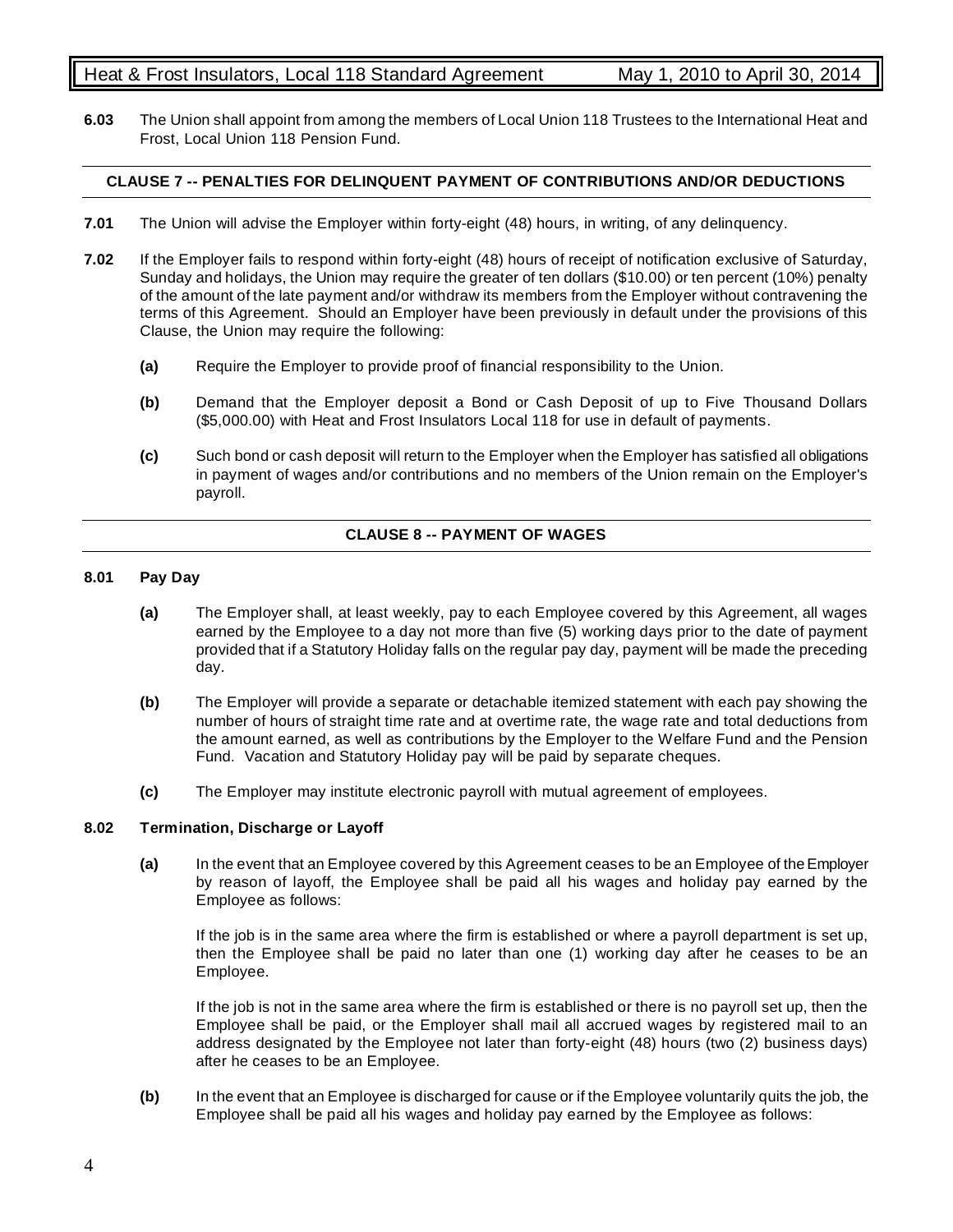If the job is in the same area where the firm is established or where a payroll department is set up, then the Employee shall be paid not later than two (2) working days after he ceases to be an Employee.

If the job is not in the same area where the firm is established or there is no payroll set up, then the Employee shall be paid, or the Employer shall mail all accrued wages by registered mail to an address designated by the Employee not later than seventy-two (72) hours (three (3) business days) after he ceases to be an Employee.

# **8.03 Special Pay Conditions**

- **(a)** When Employees are not paid their wages in accordance with Clause 8.02 they shall be paid their hourly rate for eight (8) hours, out of each twenty-four (24) hour period spent by them waiting to be paid. Acts of God shall be exempt from the provisions of this Clause. The Union shall exercise discretion in the application of Clause 8.03(a).
- **(b)** In the event an Employee is laid off by the Employer, the Employer shall provide travel allowance as set out in Clause 10 of this Agreement.
- **(c)** In the event an Employee is laid off by the Employer on an out-of-town job and return transportation is not available that day, the Employer shall provide LOA or accommodation plus meal allowance. Men discharged for cause (other than inefficiency) shall be exempt from this Clause 8.03.

# **8.04 E. I. Record of Employment**

Employees shall be given their Employment Insurance Record of Employment at time of discharge or layoff on the job or where possible, arrangements made whereby their cheque and Employment Insurance Record of Employment will be mailed to them not later than the following day.

# **8.05 Termination Slip**

The Employer will complete a termination slip which has been mutually agreed to. The slip supplied by the Union shall state the reason for the Employee's termination and whether or not he/she is eligible for rehire. Such slip shall be mailed to the Union Office within forty-eight (48) hours, Saturdays, Sundays and holidays excluded.

# **CLAUSE 9 -- HOURS OF WORK**

# **9.01 Regular Hours of Labour**

- **(a)** The regular work day shall be eight (8) hours between the hours of 7:00 a.m. and 5:30 p.m. The regular work week shall be five (5) days between Monday, 7:00 a.m. and Friday, 5:30 p.m.
- **(b)** The regular hours of work shall be observed except as follows: Regular hours may be varied to comply with Provincial fire regulations when posted or, where there is a good reason for varying regular hours because of climatic, transportation or project conditions, subject to agreement by the Employer and a majority of the members affected on the job and with the written sanction of the Local Union.

# **9.02 Shift Hours**

The Employer will operate additional shifts as and when required. The normal hours for each shift shall be as follows: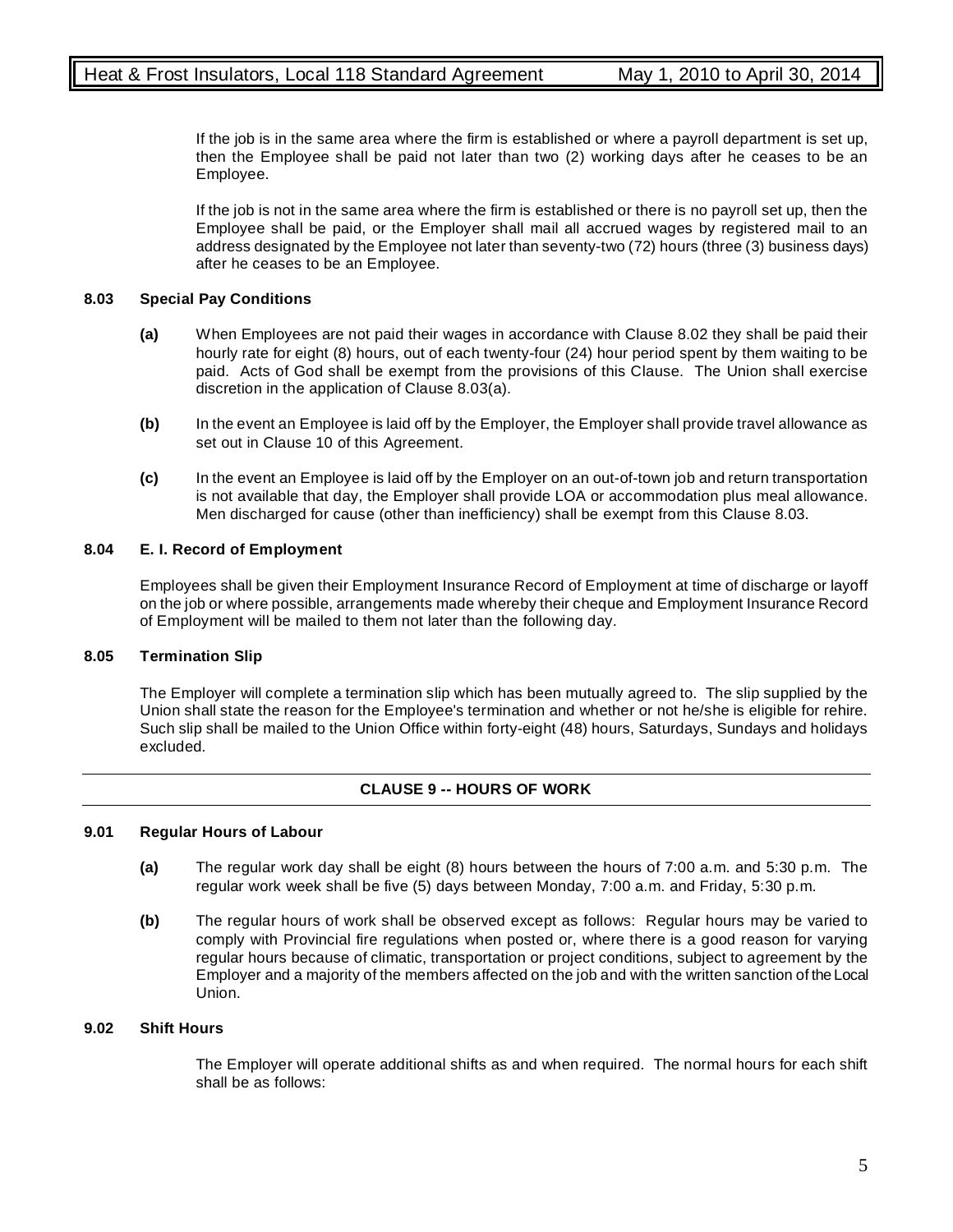# **(a) Day, Afternoon or Graveyard Shifts**

More than one (1) shift may be worked at straight time rates. Day shift shall be paid eight (8) hours for eight (8) hours worked. Afternoon shift shall be paid eight (8) hours for seven and one-half (7-1/2) hours worked. Graveyard shifts shall be paid eight (8) hours pay for seven (7) hours worked. No employee shall be permitted to work two (2) consecutive shifts.

**(b)** An afternoon shift shall be constituted by two (2) consecutive work days. A graveyard shift shall be constituted by three (3) consecutive work days. In the event the shift is not constituted, overtime rates shall prevail. The shift constitutes the shift, not the worker.

# **(c) Shift Differential Two Scheduled Shifts**

When only two (2) shifts can be scheduled in a twenty-four (24) hour period (9 or 10 hour shifts), each shift shall provide for a one-half (1/2) hour unpaid meal period. A shift premium of six dollars (\$6.00) per hour shall apply on all hours worked on the second shift. Shift premiums shall not apply on Saturdays, Sundays or Statutory Holidays.

**(d)** If an Employee is required to return to work before an eight (8) hour break occurs, he shall be paid double time rates until such time as an eight (8) hour break does occur.

# **9.03 Overtime**

# **(a) Commercial / Institutional**

The first two (2) hours of overtime daily Monday to Friday and the first eight (8) hours worked on Saturday shall be paid at the rate of time and one-half (1-1/2). All other overtime inclusive of work on Sundays or Statutory Holidays shall be paid at the rate of double time. In addition, Saturday may be worked at straight time rates to make up for lost regular hours Monday to Friday.

# **(b) Industrial**

The first two (2) hours of overtime daily Monday to Friday shall be paid at the rate of time and one-half (1-1/2). All other overtime inclusive of work on Saturdays, Sundays or Statutory Holidays shall be paid at the rate of double time.

- **(c)** Where work is scheduled to continue beyond ten (10) hours, the Employer shall then, prior to overtime, provide a hot meal, and one-half (1/2) hour at straight time to consume same, and every four (4) hours thereafter at no expense or loss to the Employee.
- **(d)** No member shall be penalized for refusing to work overtime.

# **9.04 Compressed Work Week**

A compressed work week may be established by the Employer as set out below. The terms and conditions of such compressed work week are as follows:

# **(a) Hours of Work**

- **(i)** Ten (10) straight time hours shall constitute the compressed work week day shift. Forty (40) straight time hours, Monday through Thursday inclusive, or Tuesday through Friday inclusive, shall constitute the regular work week.
- **(ii)** The scheduled start time of the shift may be varied by up to one (1) hour earlier or later at the discretion of the Employer.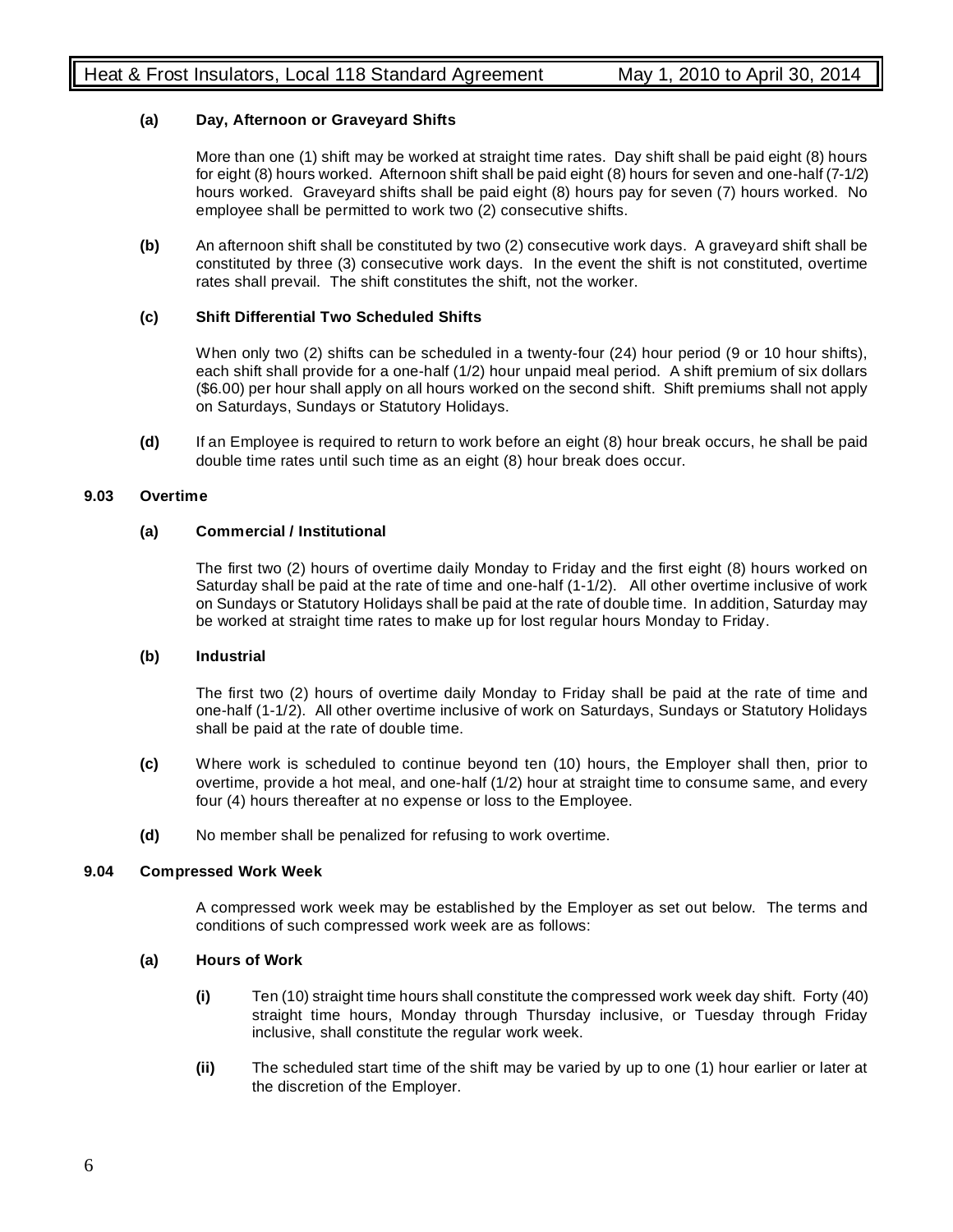# **(b) Overtime**

- **(i)** The first ten (10) hours of overtime worked on the Friday of a Monday to Thursday compressed work week, or on the Monday of a Tuesday through Friday compressed work week, shall be payable at one and one-half (1 1/2) times the otherwise straight time hourly wage rate.
- **(ii)** On Commercial/Institutional jobs, the first eight (8) hours of overtime worked on a Saturday shall be payable at one and one-half (1 1/2) times the otherwise applicable straight time hourly wage rate.
- **(iii)** All other overtime hours, including all hours worked in excess of ten (10) hours per day, all hours worked on commercial/institutional jobs in excess of eight (8) hours on a Saturday, and all hours worked on Sundays and Statutory Holidays, shall be payable at two (2) times the otherwise applicable straight time hourly wage rate.

# **(c) Statutory Holidays**

All Statutory Holidays which occur during a compressed work week schedule shall be observed on the actual day of the Statutory Holiday, even if such day would otherwise have been a regularly scheduled day off (e.g. the Friday of a Monday to Thursday compressed work week or a Saturday or a Sunday, etc.). When a Statutory Holiday is observed in accordance with the foregoing, overtime rates shall not apply on a regular work day in lieu of the Statutory Holiday. All Statutory Holidays which occur on the second or third day of a compressed work week may be rescheduled by prior mutual agreement of the Employer and the Union.

# **9.05 Occupied Buildings**

On jobs in occupied buildings where work must be done outside of regular hours of the building occupants, a night shift (starting after 4:30 p.m.) may be worked providing eight (8) hours is paid for seven and one-half (7-1/2) hours worked. Eight (8) hours is paid for seven (7) hours worked on any shift starting after 9:00 p.m. Saturdays, Sundays and holidays shall be paid at overtime rates.

# **9.06 Payment for Callout**

Each Employee who is called out to work by the Employer or who reports for work at the normal starting time of his shift without notification, i.e. - the posting of bulletins, contact by telephone, instructions from the Foreman in charge of job - that no work is to be performed on the day in question shall, if he is in condition competent to perform his work assignments, be paid as follows:

- **(a)** In the event that no work is performed, regular wages for two (2) hours straight time plus applicable travel time and expenses shall be paid to the Employee.
- **(b)** In the event that work commences, regular wages at straight time for the actual time worked with a minimum of four (4) hours shall be paid to the Employee.
- **(c)** When the Employee is called out by the Employer to report for work and work commences other than during regular hours of work, the Employee shall be paid for the actual time worked outside of regular hours at the applicable overtime rate with a minimum of two (2) hours.
- **(d)** If an Employee fails to report for work at the time designated by the Employer, the provisions of this Clause 9.06 shall not apply and the Employee shall be paid for time actually worked at the applicable rate.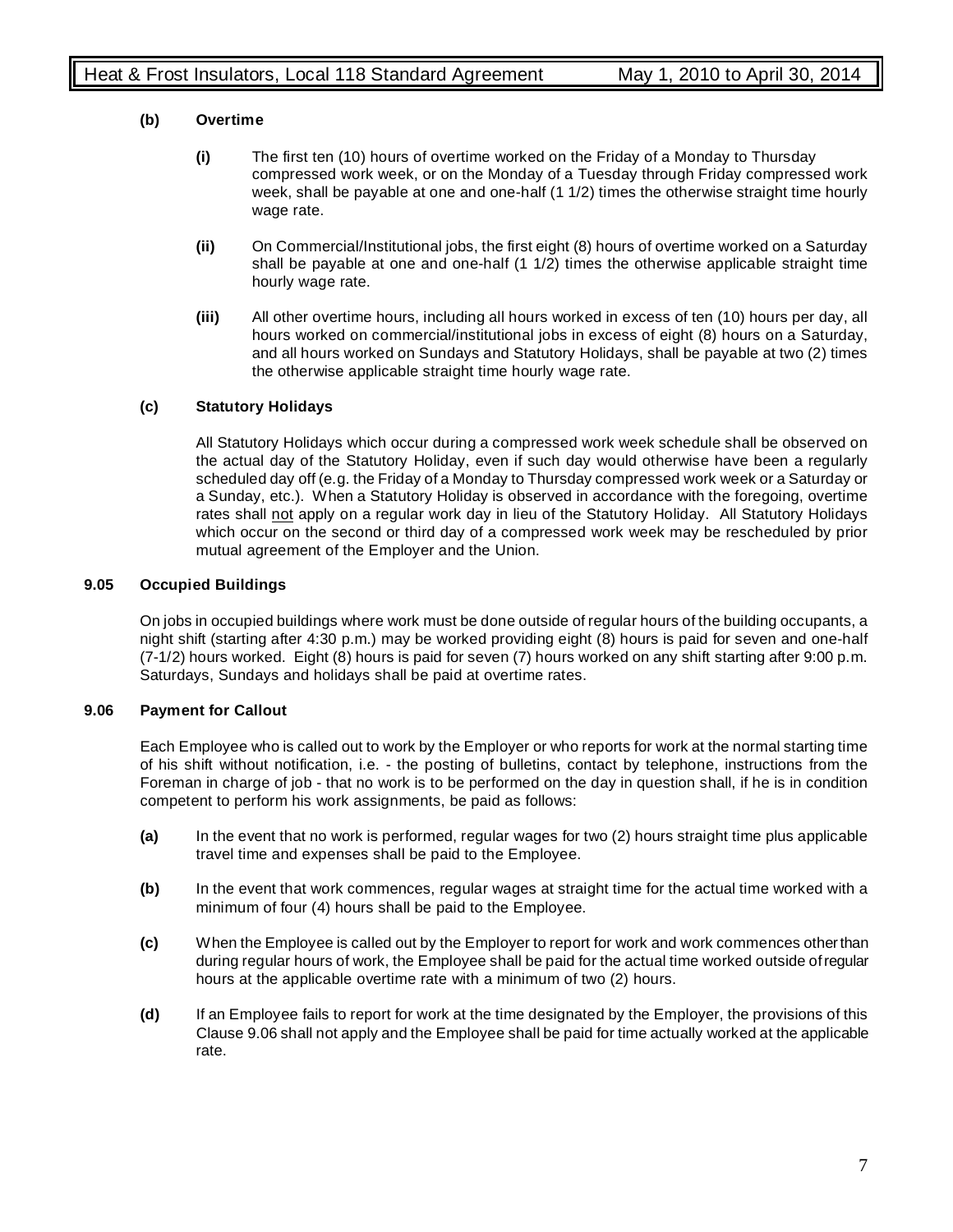**(e)** Where an Employee is dispatched to an out of town job and the Employer fails to provide work and requires an Employee to stand by for more than three (3) consecutive shifts, the Employee at his option, shall be deemed to have been laid off and shall be paid travel allowance as per Clause 10.

# **(f) Exceptions**

In the event that work is suspended due to inclement weather or other reasons beyond the control of the Employer, the Employee shall receive a minimum of two (2) hours at the applicable rate and the provisions of Clause 9.02, Section (b) will be suspended.

# **CLAUSE 10 -- TRANSPORTATION, TRAVEL, ACCOMMODATION AND BOARD**

# **10.01 Local Jobs**

On jobs in and near Vancouver and Victoria to and from which an Employee travels daily at the direction of the Employer, transportation and travelling conditions shall be defined as follows:

# **(a) Vancouver Free Zone**

The areas bounded by the Strait of Georgia on the west, the Canada/U.S.A. border on the south, the eastern border of Chilliwack on the east and north to include all of Horseshoe Bay, West and North Vancouver, Port Moody, Coquitlam, Pitt Meadows and Maple Ridge to 276th Street on the east shall be considered as a travel free zone for any and all work performed within those boundaries and by any and all Employees regardless of their place of residence.

# **(b) Victoria Free Zone**

The areas of the City of Victoria, Esquimalt, Metchosin, to Duncan on the Malahat Highway and all of the Saanich Peninsula inclusive of Sidney and Swartz Bay shall be defined as a travel free zone for those Employees resident of those areas.

- **(c)** All travel outside of the free travel zones described above shall be paid for at the rate of fifty-three cents (\$0.53) and effective January 1, 2013, fifty-four cents (\$0.54) per kilometre each way to each Employee, from the border of the free zone to be measured over a route which a bus or automobile can reasonably be expected to travel, the distance to be taken to the nearest kilometre.
- **(d)** Employees shall be paid in addition all bridge, road tolls and ferry charges outside the established free zone.
- **(e)** Employees shall be on the jobsite at starting time.
- **10.02** Employees shall report at the regular starting time of their designated shifts. Where an Employee is required to travel from one (1) job to another job during working hours using his own vehicle, he shall be paid at the rate of fifty percent (50%) of Clause 10.01(c) as well as his regular hourly wage rate.

# **10.03 Out of Town Jobs**

When an Employee is directed by his Employer not to return from the jobsite each day to the free zones about Vancouver or Victoria, the Employee shall be considered to be working on an out- of-town job.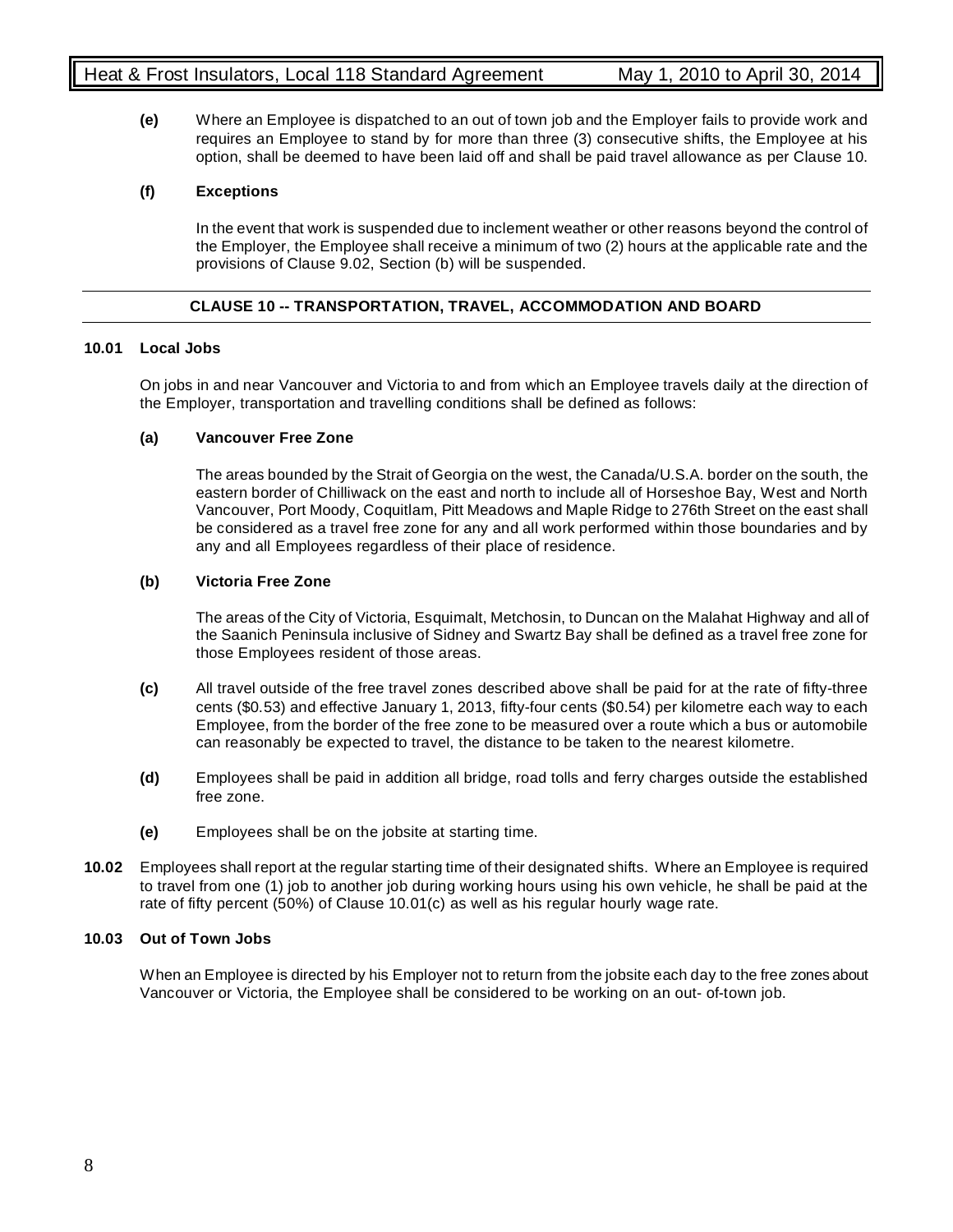# **10.04 Camp Accommodation and Board**

Where camps have been established in accordance with the B.C. and Yukon Building and Construction Trades Council Camp Rules the Employees covered by this Agreement shall receive their living accommodation and board in these camps. Notwithstanding this, the Employer may, at his option, require the General Foreman to live in accommodations other than the camp that is being supplied. This practice shall be consistent with all Insulation Contractors on a given site.

# **10.05 Jobs Without Camp Accommodation**

On jobs where camp accommodation is not provided and where Employees are not local residents, Employees shall be provided with and at the discretion of the Employer either:

- **(a)** Living out allowance (LOA) on the basis of one hundred dollars (\$100.00) on a seven day per week basis. Effective September 18, 2011, LOA will increase to one hundred and fifteen dollars (\$115.00) and effective May 1, 2012 to one hundred and twenty dollars (\$120.00) per day and effective May 1, 2013 increased to one hundred and twenty-five dollars ( \$125.00) per day. or:
- **(b)** Accommodation plus fifty-five dollars (\$55.00) per day for meal allowance on a seven (7) day per week basis. Effective September 18, 2011, meal allowance is to increase to fifty-seven dollars and fifty cents (\$57.50) per day and effective January 1, 2012 to sixty dollars (\$60.00) per day and effective May 1, 2013 to sixty-two dollars and fifty cents (\$62.50) per day. Accommodation shall mean single rooms when available on a project. Available shall mean a hotel or motel located in or nearest to the city, town or village to which the job is located.
- **(c)** When an Employee is absent from work and does not furnish the Employer's representative on the job with satisfactory evidence of illness or accident, he will forfeit accommodation and meal allowance costs for the day he is absent. To qualify for living out allowance or meal allowance on weekends, the Employee must work the last scheduled shift prior to the weekend and the first shift following the weekend or statutory holiday.
- **(d)** Where it is not unreasonable that employees will vacate accommodation, for example, on weekends, LOA will not be payable and weekend checkout will then be effective.

# **10.06 Check Out Allowance**

Any Employee who is living in accommodation provided by the Employer may on any weekend vacate or check out of such accommodation and the Employer shall pay him twelve dollars (\$12.00) per day check out where accommodation is in camps and fifteen dollars (\$15.00) per day where accommodation is provided for those living in motels/hotels. To qualify, the Employee must work the scheduled shift prior to the weekend or Statutory Holiday and the scheduled shift after the weekend or Statutory Holiday, unless mutually agreed by the Employee and the Employer Representative.

If meal tickets are provided to Employees, the Employee who intends to check out or vacate for the weekend must turn in his meal tickets to the Employer's Representative not later than noon the day previous to checking out or vacating.

# **10.07 Travel Allowance**

Employees directed to a project from which they do not return to their residence daily shall be paid a travel allowance for initial travel and transportation to the project and return from their designated dispatch point or their residence, whichever is closer, based on the following: Fifty-three cents (\$0.53) and effective January 1, 2013, fifty-four cents (\$0.54) per kilometre by the most direct route in addition to ferry expenses (basic car and driver only, not over height vehicles or trailers) from the point of dispatch or residence, whichever is closer to the job. The Parties agree that this amount per kilometre will be adjusted based upon the published amount as established by Revenue Canada for reasonable daily vehicle mileage expenditures. Mutual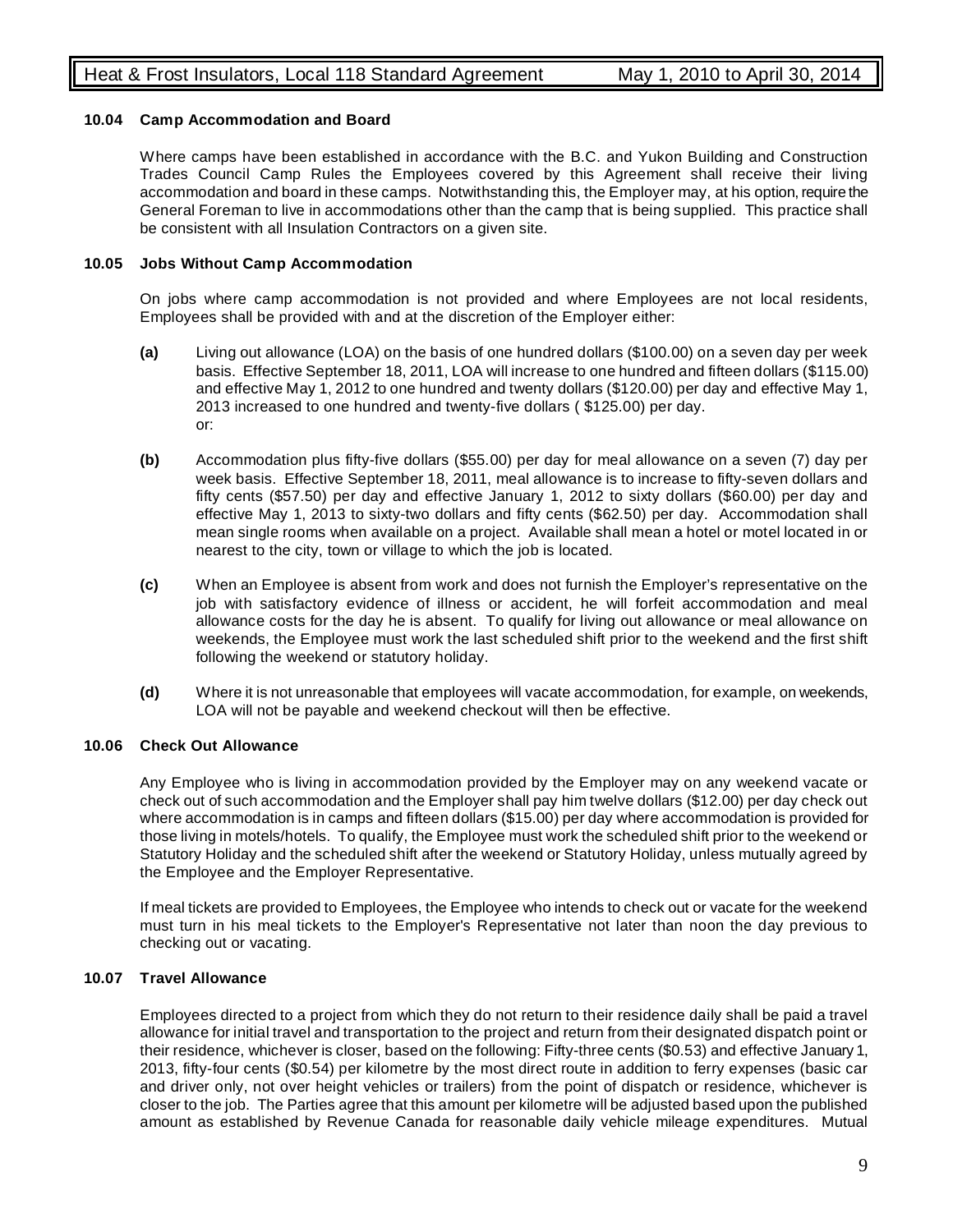agreement of the Parties is required to put into effect any amount exceeding fifty-four cents (\$0.54) per kilometre.

Mutual agreement of the Employer and Employees is required for the use of air transportation. Should air transportation be used, the Employer shall pay air transportation costs inclusive of ground transportation at the terminus.

No other payment or reimbursement will be provided by the Employer for the employee's travel or time to and from out of town projects as defined by the collective agreement.

- **10.08** The Employee shall be entitled to travel allowance to and/or from out of town jobs if:
	- **(a)** He has qualified for such in accordance with the schedule set in Clause 10.09 below;
	- **(b)** He has been employed until the job has been completed; or
	- **(c)** He has been employed until he has been laid off, discharged (not for cause) or directed by the Employer to return to the free zone areas; or
	- **(d)** He qualifies for such return travel allowance because the Employer and the Union acknowledge and agree that none of the provisions of this Section shall be applicable when the Employee returns to the place of his dispatch for compassionate reasons verified by written statement of a physician and the Business Manager or Business Agent of Local 118.

#### **10.09 Travel Qualification**

- **(a)** Travel allowance to all jobs in British Columbia after eleven (11) full consecutive working days, and travel allowance from all jobs in British Columbia after twenty-two (22) full consecutive working days. Qualifications for the Yukon shall be twenty-two (22) full consecutive working days in and forty-four (44) full consecutive working days out.
- **b)** An Employee who is discharged for cause before qualifying under Clause 10.09 (a) shall forfeit travel allowances to or from an out of town job.

# **10.10 Periodic Leave**

On out of town projects of over fifty (50) calendar days duration, the Employer shall provide leave every forty (40) calendar days. An allowance for turnaround or periodic leave will be provided on a "use it or lose it" basis. The allowance will be based on the following formula:

| 250 km to 500 km   | \$175.00 |
|--------------------|----------|
| 501 km to 750 km   | \$275.00 |
| 751 km to 1,000 km | \$375.00 |
| Over 1,000 km      | \$475.00 |

The mileage will be computed from the project to the transportation terminal nearest the Employee's domicile. It is agreed that the above amounts will be paid only once for each turnaround.

The extent of the leave shall be for a minimum of five (5) days to a maximum of one (1) week, or a number of days mutually agreed between the Employee and the Employer's Representative. The timing of the leave shall also be decided by mutual agreement. In no event will an Employee receive leave unless he actually returns to his place of departure. Living out Allowances shall not be paid during leave periods.

# **10.11 Daily Transportation and Travel Allowance on Out of Town Jobs**

When camp accommodations are not provided on the project, an Employee shall receive daily transportation and travel allowance as follows: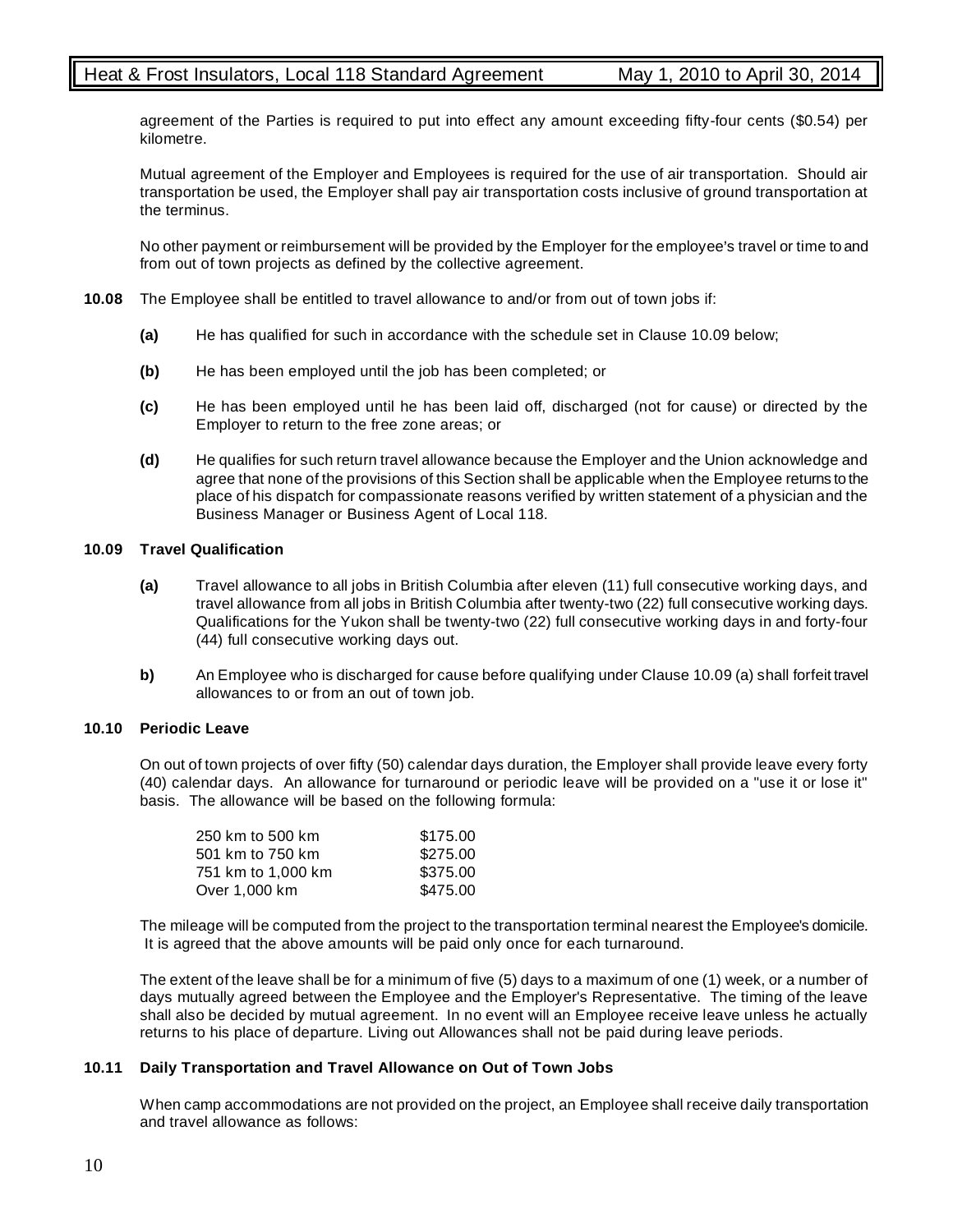- **(a)** Daily travel allowance shall not be paid for travel within forty (40) road kilometres of the jobsite.
- **(b)** When an Employee is required to travel to and from work and part of this daily travel is outside the forty (40) road kilometre free zone, he shall be paid a daily travel allowance for days worked at the rate established in Clause 10.01 (c) as measured by twice the distance on the most directly travelled route, to the nearest kilometre, from the limits of the forty (40) road kilometre free zone. In this case, the Employee shall be responsible for his own transportation.
- **(c)** Where a job is in the subsistence area and the Employee does not have his own transportation or public transportation is not available, the Employer will provide the said transportation. In this case, where an Employee is required to travel daily beyond the forty (40) road kilometre free zone, the Employee will be paid travel allowance of fifty percent (50%) of the rate listed above in Clause 10.01(c).

# **10.12 Local Resident**

- **(a)** Where an Employee is a local resident, the Employer shall not be obligated to supply living out allowance, accommodation and meal allowance and/or travel allowance to and from the project.
- **(b)** A local resident will be defined to mean any person residing for a period of three (3) months within eighty (80) kilometres by road of the project or, where ferry travel is involved, within seventy-five (75) minutes travel time including ferry travel and road kilometres, and his permanent residential address must be registered in the Vancouver office of Local 118, or his residency can be proven.
- **(c)** A local resident shall receive primary consideration for hiring preference in the area where his permanent residence has been established.
- **10.13** The Union reserves the privilege to recall non-members of Local 118 off a project if Local 118 members become available, providing the non-member has been on the project for at least thirty (30) calendar days. It is agreed that the Union will exercise discretion in the application of this privilege so as to avoid creating hardship on Employers signatory to this Agreement.

# **CLAUSE 11 - WORKING CONDITIONS**

# **11.01 Starting Time**

Each Employee shall be ready for work at the change shack at the time fixed for the commencement of his shift and shall proceed directly to his station of work. If men are required to return tools to the place of storage, they shall be given reasonable time during working hours at the end of the shift to do this work.

**11.02** On industrial jobs, the starting and stopping times shall be at the tool lock-up or lunchroom (for non-camp jobs).

On camp jobs, no walking time shall be paid up to 2,500 feet from the work site. Beyond 2,500 feet up to thirty (30) minutes travel each way, the Employer shall supply transportation. Travel time will be paid at prevailing rates for time in excess of thirty (30) minutes.

**11.03** ln the case of crawl work, all shifts shall commence at the portal and end at the portal.

# **11.04 Clothes Room**

**(a)** Arrangements shall be made to provide clean and heated facilities for the eating of lunches, the hanging and drying of clothes and the safe storage and lockup of Employee and Employer tools. Such facilities shall have windows and venting with adequate lighting and provision for continuous heat twenty-four (24) hours a day. The Employer shall be responsible for having the lockup and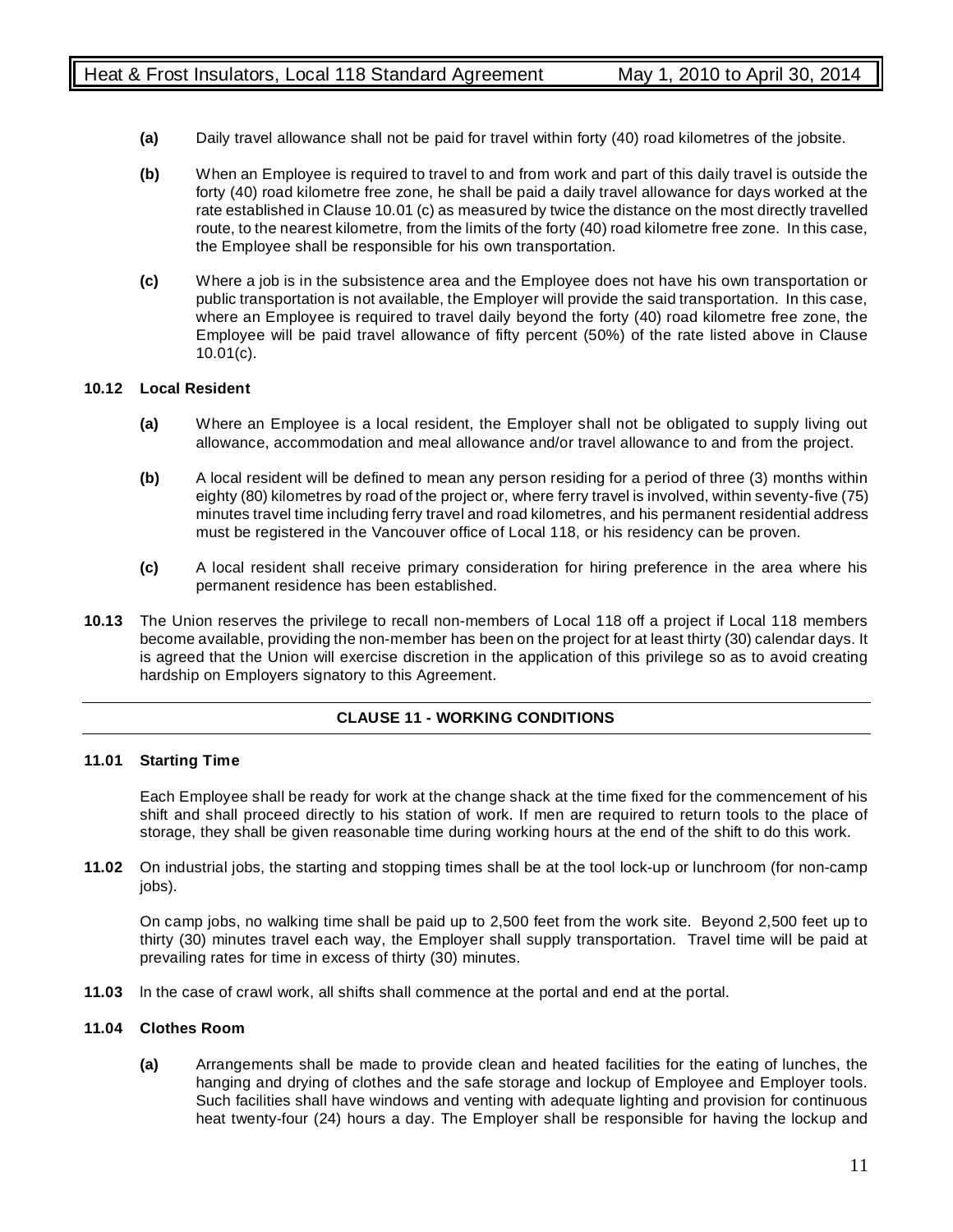lunchroom cleaned up daily and kept cleared of building materials and other construction paraphernalia. On jobs of insufficient size or duration to warrant the foregoing conditions, this clause shall not apply. On large jobs where an Insulator General Foreman is employed by the contractor, it is understood that the lunch area shall not be used to store tools, clothing, or equipment.

- **(b)** Where the Employer claims "insufficient size or duration" and a disagreement arises, the resulting disagreement shall be adjudicated by a called meeting of the Joint Trade Board.
- **(c)** The Employer must assure the safety of members' tools and work clothes against fire and burglary, and when working over water or such other areas where tools cannot be retrieved while in his employ and in the event of loss thereby, replace same. If so requested by the Employer, the Employee will submit to the Superintendent or Company Representative an inventory of tools carried.

# **11.05 Rest Breaks**

On a regular shift, two (2) ten (10) minute rest breaks will be taken at a location determined by mutual agreement between the Employer and the Union. Where work is scheduled for a period of ten (10) hours, there shall be two (2) rest breaks of fifteen (15) minutes each. Where work is required for a period of ten (10) hours, unscheduled, a third rest break will be taken at the end of eight (8) hours. Where work is required beyond ten (10) hours, a second meal break of one-half (1/2) hour will be provided at the end of eight (8) hours to be paid at straight time rates. If a second meal break is provided, the third rest break shall not be taken.

# **11.06 Toilet Facilities on Jobsite**

Heated toilet rooms with flush toilets and wash basins will be made available whenever practical and reasonable.

# **11.07 Meal Hours**

Times of meals and length of meal hours may be adjusted by mutual agreement between the Union and the Employer.

Where the employee is boarded in a camp the Employer shall provide hot soup, beverages and sandwiches. It will be the responsibility of the Employee to take the supplied lunch with him to the work site. Where the work site is within close proximity of the Employee's accommodations, hot lunches may be provided at the discretion of the Employer.

# **11.08 Drinking Water**

It is agreed that where there is no running tap water available, cool drinking water in approved sanitary containers shall be provided. Paper cups will be supplied.

# **11.09 Handicapped Workmen**

The Employer agrees to employ any member of the Union on work which suits his physical ability and which is acceptable to the member. Those who have suffered injury or disability in the trade should be employed when and where their capabilities are considered suitable, provided workmen have the approval of WorkSafe BC. The Employer will in all instances determine the employment of the member.

- **11.10** One (1) hour's notice of termination shall be given by the Employer. This hour is to be used by the Employee to gather his belongings together and to turn in any tools or goods belonging to the Employer. If such notice is not given, then two (2) hours at straight time shall be paid in lieu thereof.
- **11.11** The Employer shall allow time off work for any man who is serving on a Union committee or for purpose of serving as a Union Delegate to any conference or function at no cost to the Employer.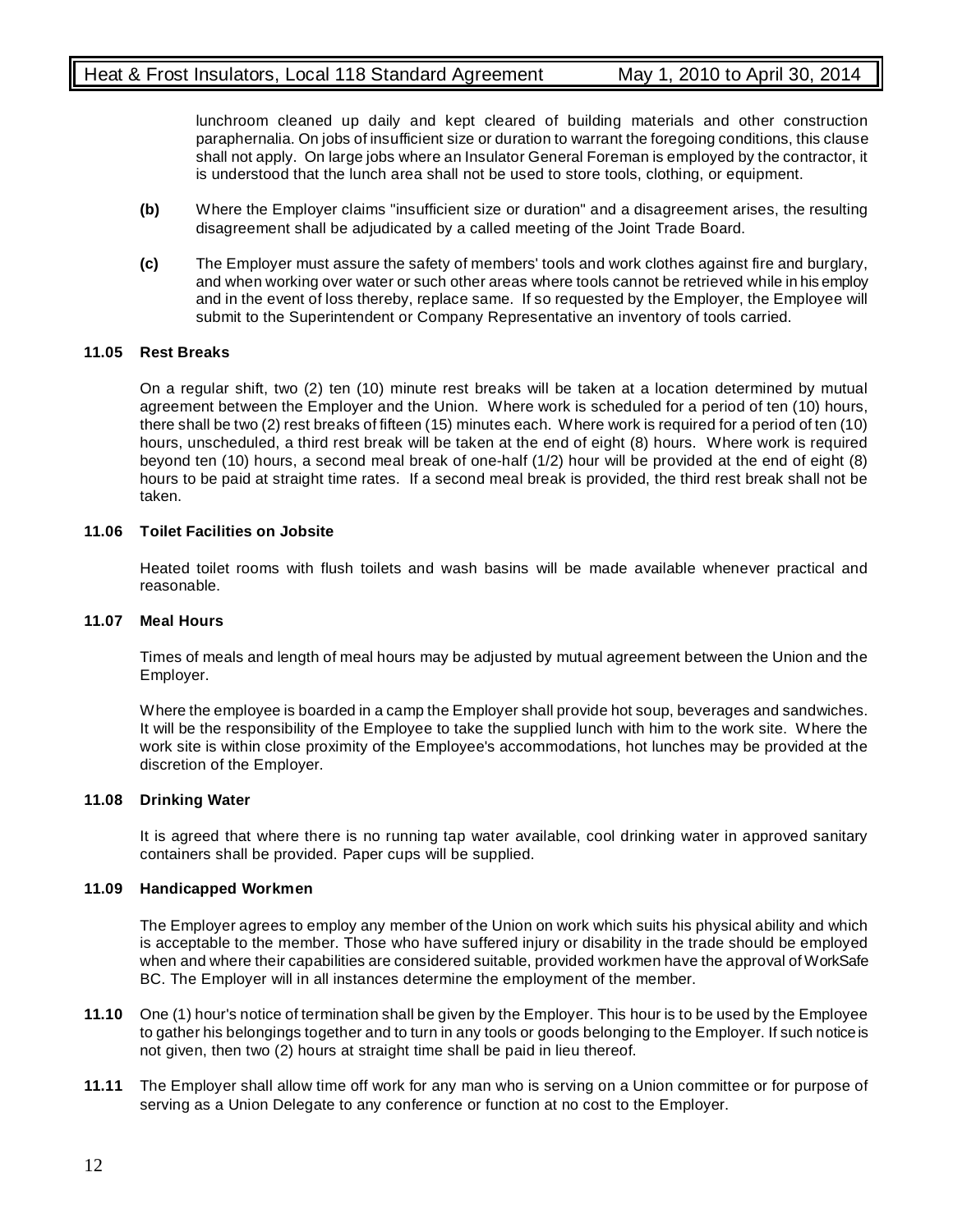# **11.12 Compassionate Leave**

An employee who requests leave under this section is entitled up to eight (8) weeks leave to provide care or support to a family member if a medical practitioner issues a certificate stating that the family member has a serious family matter. The employee must provide the employer with a copy of the certificate at the earliest possible date.

# **CLAUSE 12 - WORKING RULES**

**12.01** Employees covered by this Agreement shall take orders from the Foreman to whom they are assigned, or if the Foreman is not available, then from the Superintendent, or if the Superintendent is not available then from General Management.

The ratio of Apprentices on Industrial jobs may equal but not exceed a ratio of one (1) Apprentice to three (3) Mechanics employed on the job. Example:

1 Mechanic 1 Apprentice 2 Mechanics 1 Apprentice 3 Mechanics 1 Apprentice 4 Mechanics 1 Apprentice

The ratio of Apprentices to Journeymen mechanics for commercial and institutional jobs may equal but not exceed one (1) Apprentice to one (1) Journeyman. No Apprentice shall execute work unless in company with a Mechanic.

- **12.02** The Employer agrees that he will not sublet or contract out any work which is the established jurisdiction of Local 118 to any member of the Union. The Union agrees not to contract, subcontract or estimate on work, nor allow its membership to act in trade capacity other than that of workman. It is also agreed that no member of a firm or officer of a corporation or their representatives or agents shall execute any part of the work of application of materials and in no case shall any member of the Union estimate on or give any labour figures.
- **12.03** No Employee while on the Employer's payroll, shall engage in other employment for wages, provided he is working, offered work by the Employer to the extent of the regular or shift hours provided in this Agreement.

# **12.04 Tools**

**(a)** It shall be the responsibility of each Employee to supply and maintain the following adequate standard tools in good condition, with the exception of the First Year Apprentice and the First Year Improver:

| Pliers or End Nippers             | Hammer                   |
|-----------------------------------|--------------------------|
| Pointer, flat and gauging trowels | Screwdrivers (variety)   |
| <b>Scissors</b>                   | Paste Brush              |
| Tape Rule                         | Slicks                   |
| Saws - keyhole, handsaw           | <b>Tin Snips</b>         |
| Knives                            | Springs or Bands         |
| <b>Bull Snips</b>                 | Crescent Wrench (8 inch) |
| Snips (red, green, yellow, blue)  | Small adjustable square  |
| <b>Dividers</b>                   | <b>Trammel Points</b>    |

**(b)** The Employer shall furnish and maintain without charge to the Employee, hard hats, hard hat liners, and in addition, all cutting tools, gloves, hand cleaner (waterless), face cream (Vas) and brushes, as are necessary or required in the course of working with foamglass, glisotherm, mastic, expanded metal lath and wire mesh. The Employer shall supply staple guns to the Employee as required.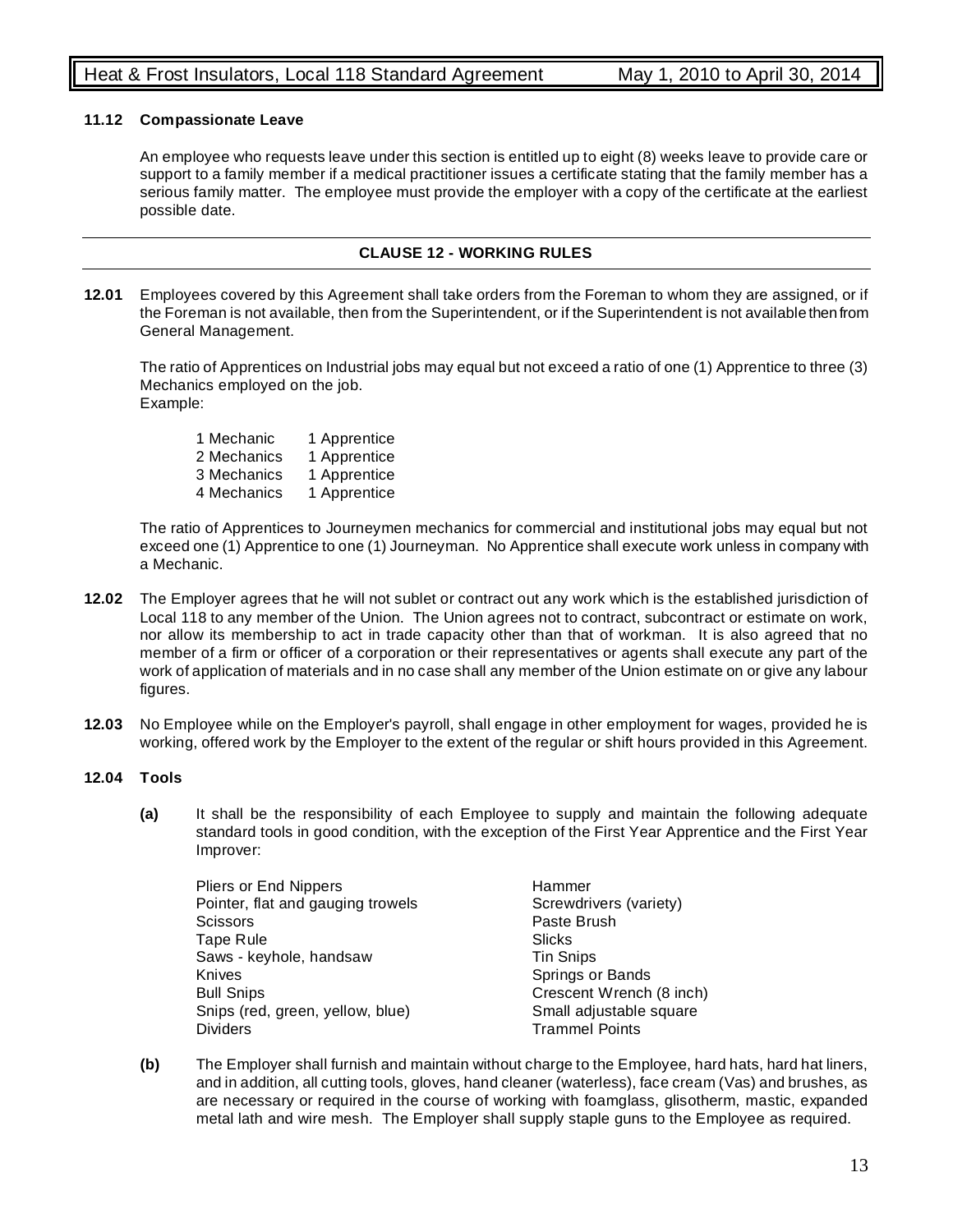- **(c)** The Employee shall be responsible for the return of staple guns and other tools to the Employer as provided by the Employer. Such items shall be returned in usable condition, normal wear and tear excepted.
- **(d)** A respirator (approved by WorkSafeBC) shall be furnished by the Employer to each Employee on request. Replacement respirators will be provided at no cost ONLY when the used respirator is turned in to the Employer's Representative and is obviously unfit for further use. If the used respirator is not turned in, the cost of the new respirator will be deducted from the Employee's pay. A supply of respirator filters shall be available at no cost to the Employee.
- **(e)** On asbestos removal projects, during the removal phase where showers are required, the Employer will supply clean socks, shorts, towels, shampoo and hot water and tools used in the enclosures.
- **12.05** Telephone shall be made available to all members at all times for incoming and outgoing emergency purposes and incoming messages shall be relayed immediately.

# **CLAUSE 13 - UNION SHOP AND UNION SECURITY**

# **13.01 Hiring**

The Employer shall employ only members who have been dispatched by, or have a clearance slip from Local 118. The Employer shall have the right to name request all Employees. The Union will maintain an up to date list of members available for dispatch.

**13.02** When Employers require additional Employees, Local Union 118 shall be given first opportunity to provide them.

# **13.03 Reduction in Crews**

Should it be necessary to reduce the working force on a job or project, the Employer shall lay off or terminate their employment in the following sequence:

- 1. the Potential Member;<br>2. the Travel Card Memb
- 2. the Travel Card Members (Members of Sister International Heat and Frost Locals);
- 3. Members of the Union will be last for layoff or termination.
- **13.04** All Employees shall be notified of any job change prior to the completion of his regular work day.
- **13.05 (a)** The Employer agrees to supply the Local Union with a list of all Employees on the request of the Business Manager or Business Agent.
	- **(b)** In the case of emergency help required for any one (1) job, the Union shall endeavour to fill these emergencies, until the Union shall supply its own members, provided the member of the Union is acceptable to the Employer. If not acceptable to the Employer, it must be for a just reason. He shall give reason, in writing, within three (3) business days.
	- **(c)** The Employer shall not discriminate against any Employee by reasons of his membership in the Union or his participation in its legal activities.
	- **(d)** It shall not be the duty of the Employer to induce non-members to join the Union.
	- **(e)** No Employee shall at any time be required to use his own vehicle for transportation of Employer's tools and/or materials.
	- **(f)** The Employer shall employ and retain in its employ, only workmen in possession of a valid clearance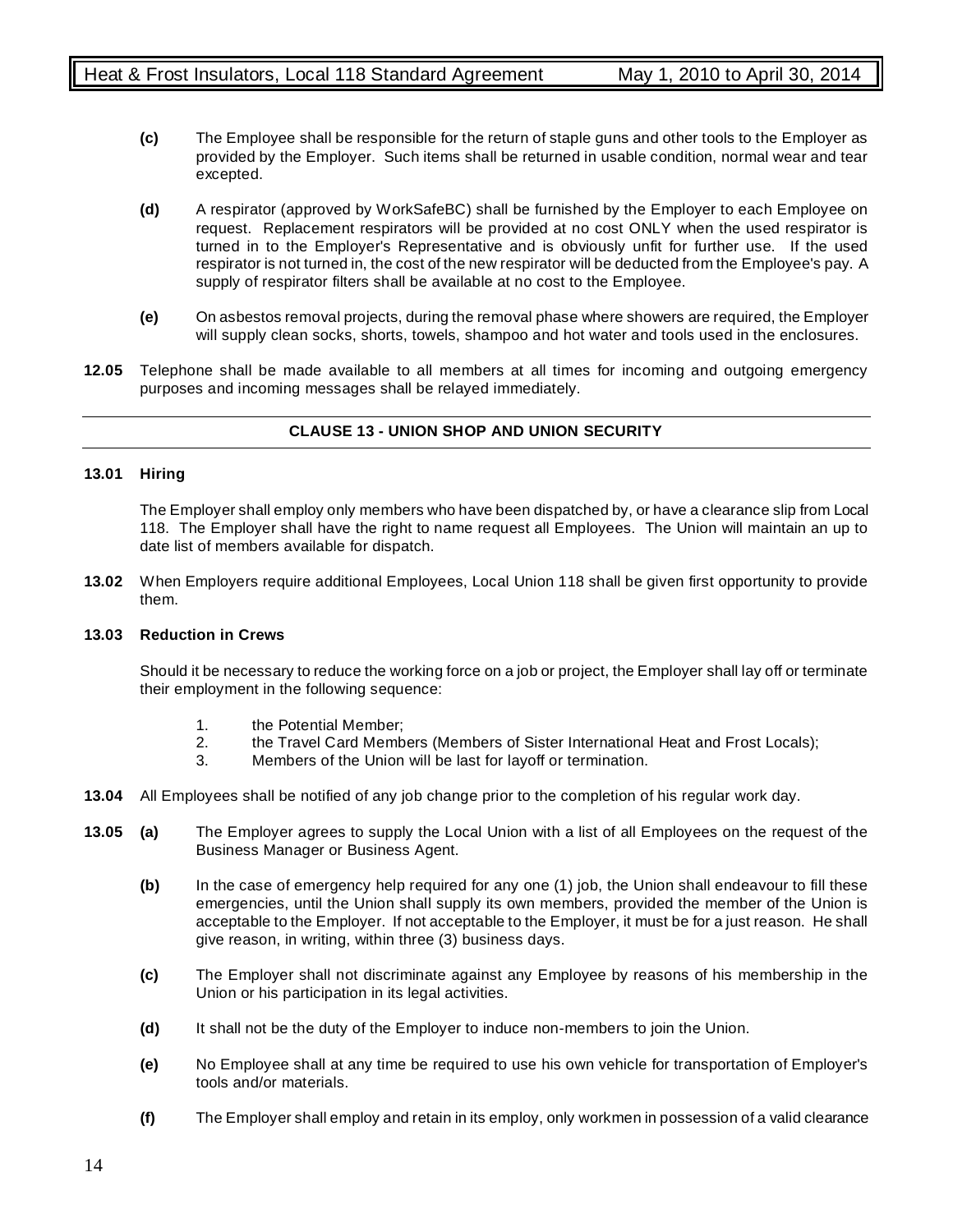card slip from the Union.

- **(g)** When Employees classified as local residents are hired, they shall be members in good standing of the Union and will be considered in possession of a valid clearance slip. The Union Office in Vancouver shall be notified and will provide such clearance slip.
- **(h)** It is the prerogative of the Employer to hire and discharge Employees.

# **13.06 Reservations Clause**

Subject to reasonable notice given to the Employer, it shall not be a violation of this Agreement for the Union to withdraw its members from a jobsite or sites for:

- (a) Rendering assistance to Labour Organizations;
- (b) Refusal on the part of Union members to handle any materials, equipment or products declared unfair by Building Trades Councils; or manufactured, assembled or produced by an Employer "whose Employees are on strike against or are locked out by an Employer".
- **13.07** When the Employer is awarded a job, prior to the commencement of the job, the Employer may request from the Union concerned, information as to the categories of Union members available and eligible for hire. Upon receipt of such a request, the Union agrees to supply the necessary information to the Employer within forty-eight (48) hours and will co-operate with the Employer in supplying such qualified members when required.

# **CLAUSE 14 - UNION REPRESENTATIVES AND SHOP STEWARDS**

- **14.01** The Business Representatives of the Union shall be permitted on all jobs, but will in no way interfere with the men during working hours unless permission is granted by the Employer or his Representative.
- **14.02** A job Steward shall be recognized on the job and shall not be discriminated against. The Job Steward shall have adequate time to take care of all grievances.
- **14.03** Whenever reasonable, the Union will be notified of the proposed discharge of a Job Steward. Upon written request from the Union, the Union shall be notified, in writing, within forty-eight (48) hours (excluding weekends, Statutory Holidays) if a Job Steward is discharged for cause and such cause shall be stated in the reason.
- **14.04** Under no circumstances shall a Job Steward or any Employee, make any arrangements with the Foreman or Management, or vice versa, that will change or conflict in any way with any Sections or terms of this Agreement without consulting the Business Manager and the Employer.
- **14.05** The Job Superintendent or Foreman shall be notified by the Union of the name of the Job Steward and in the event of a layoff or reduction in the work force, such Job Steward shall, at all times, be given preference of continued employment until completion of the work unless otherwise agreed by the parties hereto. Reasonable time shall be given to the Job Steward to carry out his duties.

# **CLAUSE 15 - SAFETY PROVISIONS AND CONDITIONS**

**15.01** All equipment, tools and material must conform and be utilized in conformity with applicable provincial and/or federal regulations, acts and laws. Employer safety rules and regulations shall be complied with provided they are not inconsistent with the above mentioned.

Industrial Health & Safety Regulations made pursuant to the Workers' Compensation Act, together with those adopted and published by the Employer, shall be observed at all times. It shall not be cause for dismissal if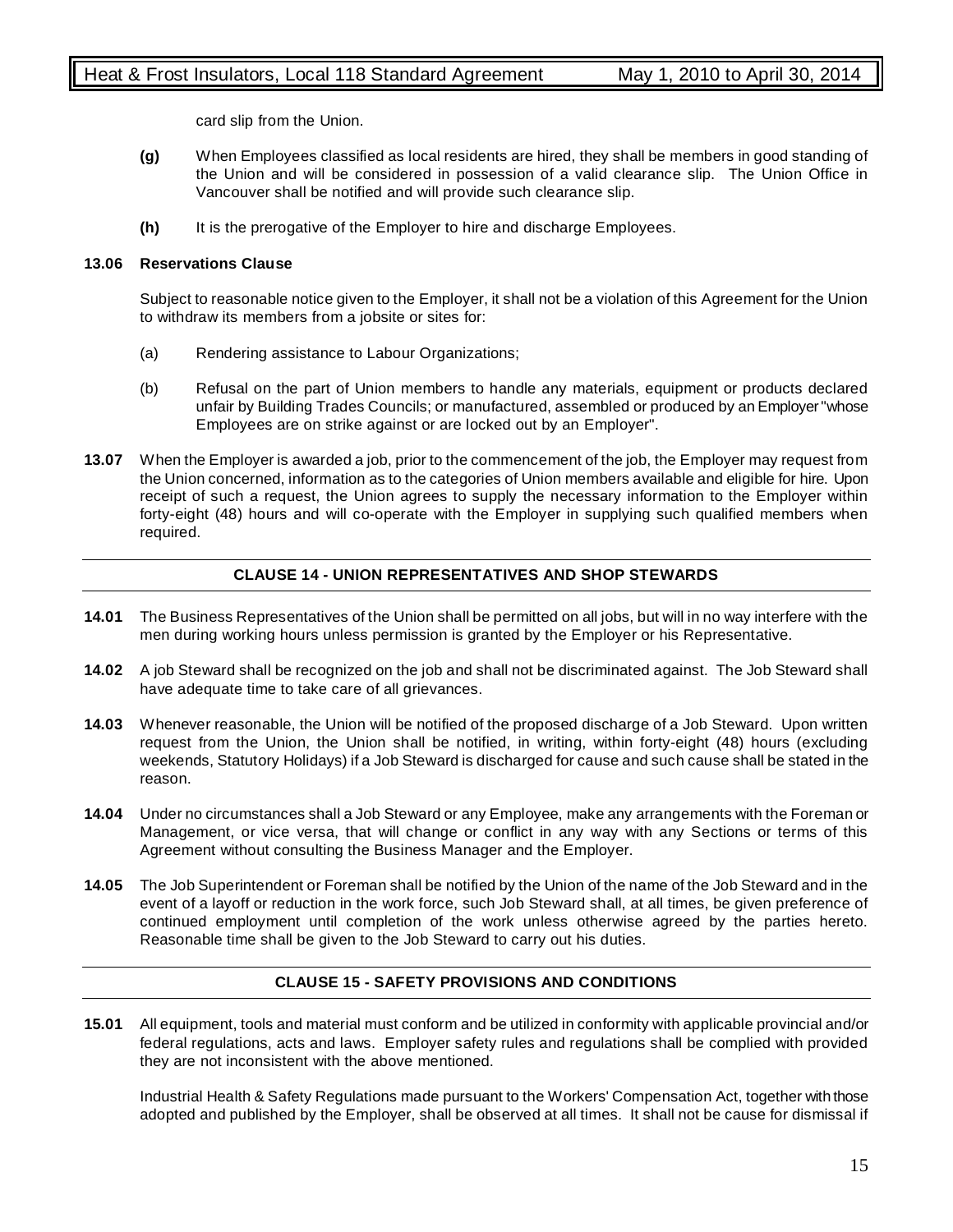# Heat & Frost Insulators, Local 118 Standard Agreement May 1, 2010 to April 30, 2014

an Employee refuses to work in contravention of such regulations. However, refusal by the Employer or the Employee to comply with the regulations after being duly warned shall be a breach of the Agreement.

- **15.02** The Employer will give special attention to the Regulations regarding the formation of Safety Committees.
- **15.03** Both parties shall ensure, as far as possible, that its members and/or Employees are familiar with all safety practices.
- **15.04** When an Employee is travelling on Company business at the request of the Employer, he shall be covered by Workers' Compensation. However, with specific reference to WorkSafe BC provisions and in the event of an accident and a claim by the Employee(s) is denied by WorkSafe BC, there shall be no legal obligation upon the Employer to acknowledge or accept the claim as denied by WorkSafe BC.
- **15.05** Safety equipment and protective clothing as required by WorkSafe BC will be provided to Employees required to work with spray machines, stud guns, injurious chemicals, insulation materials; goggles and masks shall meet WorkSafe BC standards.
- **15.06** Should an Employee receive an injury for which he is paid compensation by WorkSafe BC, he shall be paid for the remainder of the shift in which the injury occurred. If an Employee suffers a job-incurred injury on an out-of-town job and WorkSafe BC and/or the attending Doctor should declare him unfit for work, the Employer will either stand the cost of transportation back to the point of departure, or if the projected period of incapacity is a short one, the Employer will continue to supply the usual LOA or accommodation and meal allowance.

# **CLAUSE 16 - JOINT TRADE BOARD**

**16.01** There shall be a Joint Trade Board consisting of four (4) members of Construction Labour Relations Association and four (4) members of Local 118. Such members will be named without delay by the respective parties and will be replaced within thirty (30) days when a vacancy occurs.

# **CLAUSE 17 - JURISDICTION**

# **17.01 Jurisdiction**

**(a)** This Agreement shall apply to all Employees engaged in but shall not necessarily be limited to the following:

The manufacture, fabrication, assembling, molding, handling, erection, spraying, pouring, mixing, hanging, preparation, application, adjusting, alteration, repairing, dismantling, reconditioning, testing and maintenance of Heat or Frost Insulation such as Magnesia, Asbestos, Hair Felt, Wool Felt, Cork, Mineral Wool, Infusorial Earth, Mercerized Silk, Flax Fibre, Fire Felt, Asbestos Paper, Asbestos Curtain, Asbestos, Millboard, Fibreglass, Foamglass, Styrofoam, Polyurethane, Polystyrene or other materials used in the craft, or substitutes for these materials, or engaged in any labour connected with the handling or distributing of insulating materials on job premises; also the application of pipe and boiler coverings, insulation of hot surfaces, ducts, flues, etc.; also the covering of cold piping and circular tanks connected with the same.

All protective covering required on insulation which is in the scope of the trade.

This includes alterations and repairing of work similar to the above and the use of all materials for the purpose mentioned.

**(b)** There shall be, during the term of this Agreement, no stoppage of work arising out of any jurisdictional dispute. In case of a jurisdictional dispute over the allocation of work, it is agreed that the procedures prescribed in Clause 17.02 will be followed.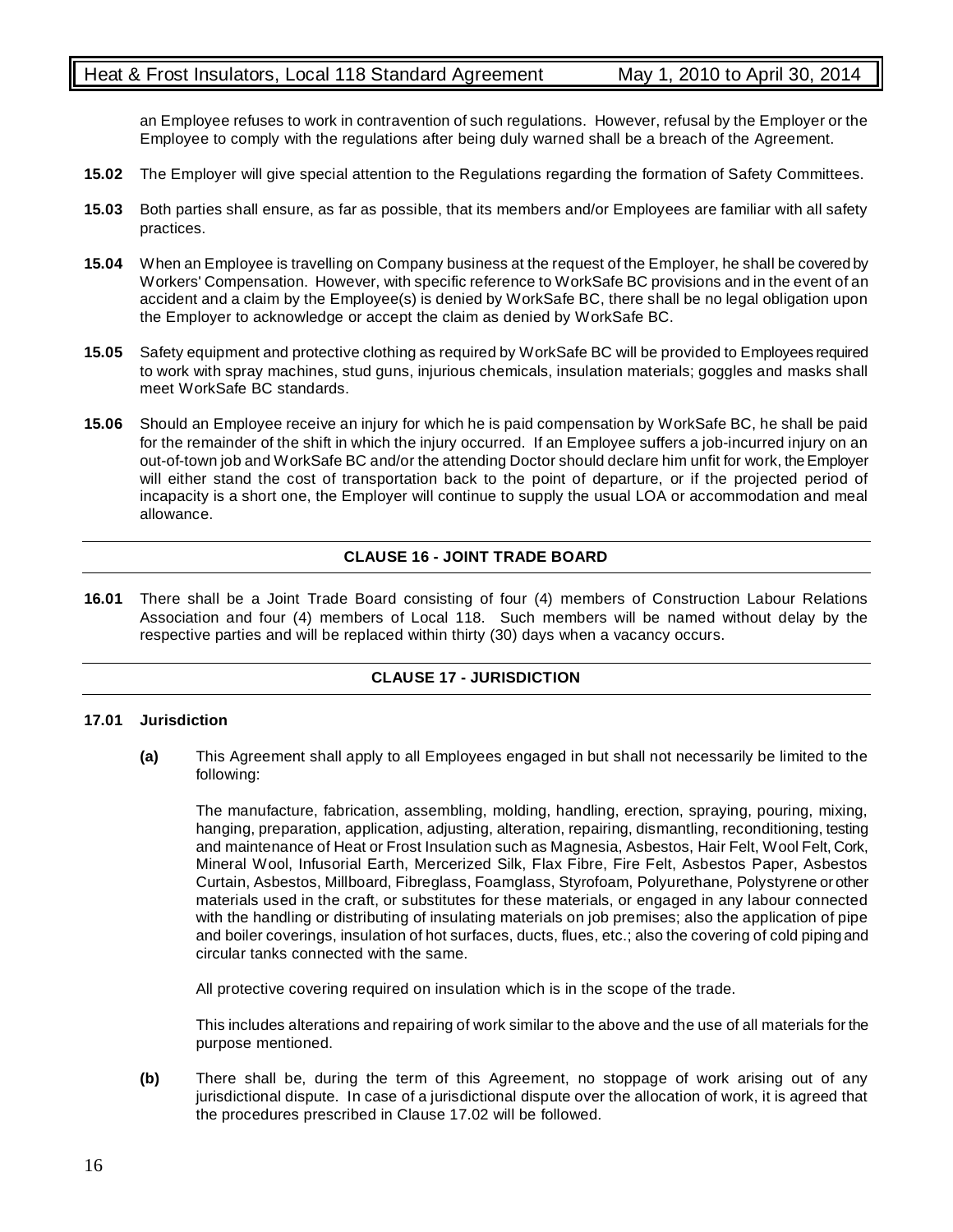# **17.02 Jurisdictional Disputes**

- **(a)** Both parties to this Agreement recognize and will strictly adhere to the Procedural Rules for the Umpire of Jurisdictional Work Assignments in British Columbia and other supplementary rule(s), agreement(s) and/or memoranda as may be agreed upon from time to time by Construction Labour Relations Association of B.C. and the British Columbia and Yukon Territory Building and Construction Trades Council. Should any provision or provisions contained in the above prove to be in violation of any legally effective Federal or Provincial statute, it is agreed that the prime parties to the said Agreement will renegotiate such provision or provisions and all other provisions shall not be affected thereby.
- **(b)** The Employer shall, upon request, make known his intended work assignment. It is agreed that such intended work assignment shall be determined by the standards contained in the Procedural Rules for the Umpire of Jurisdictional Work Assignments in B.C.
- **(c)** The participating Employer Association shall inform their stipulated members, in writing, of their responsibilities for the assignment of work in accordance with the Rules and Regulations of the Plan.
- **(d)** The parties agree that all cases, disputes or controversies involving jurisdictional disputes and assignments of work shall be resolved as provided in the Procedural Rules and Regulations provided for in the Plan for the Umpire of Jurisdictional Work Assignments in British Columbia. The parties agree that they shall comply with the decisions and awards of the Umpire of Work Assignment established by the Plan.
- **(e)** The Union agrees that the establishment of picket lines and/or the stoppage of work by reason of the Employer's and/or Umpire's assignment of work are prohibited. No Local Union stipulated to the Plan shall institute or post picket lines for jurisdictional purposes.

# **17.03 Jurisdictional Assignment Plan Fund**

- **(a)** An amount equal to one cent (\$0.01) per hour earned by Employees performing work in all classifications covered by this collective agreement will be paid by the Employers to the Trustees of the Jurisdictional Assignment Plan Fund in accordance with the unified remittance form.
- **(b)** These moneys will be remitted to the Trustees by the fifteenth (15th) day of the month following that which contributions cover. The remittance shall be made in accordance with and through the same method established in this Agreement for the transmission of other funds.

# **CLAUSE 18 - GRIEVANCE PROCEDURE**

# **18.01 Grievances**

It is the spirit and intent of this Agreement as contained in Clause 1 - Objects, to resolve all Employee or Employer grievances promptly and wherever possible, within the Industry. If during the term of this Agreement, there should arise any differences between the parties to, or the persons bound by this Agreement concerning interpretation, application, operation or any alleged violation hereof, or concerning discharge of any Employee which may be alleged to be unjust, such difference shall be resolved without stoppage of work in the following manner:

- **Step 1:** The employee involved, preferably with the Job Steward, will first take up the matter with his Foreman or supervisor directly in charge of the work and if not resolved, Union and Employer representatives will discuss and, if possible, settle the matter.
- **Step 2:** Failing resolution at Step 1, the grievance shall be set out in writing by the grieving party and shall include a brief statement of the nature of the grievance and referred to the other party and they shall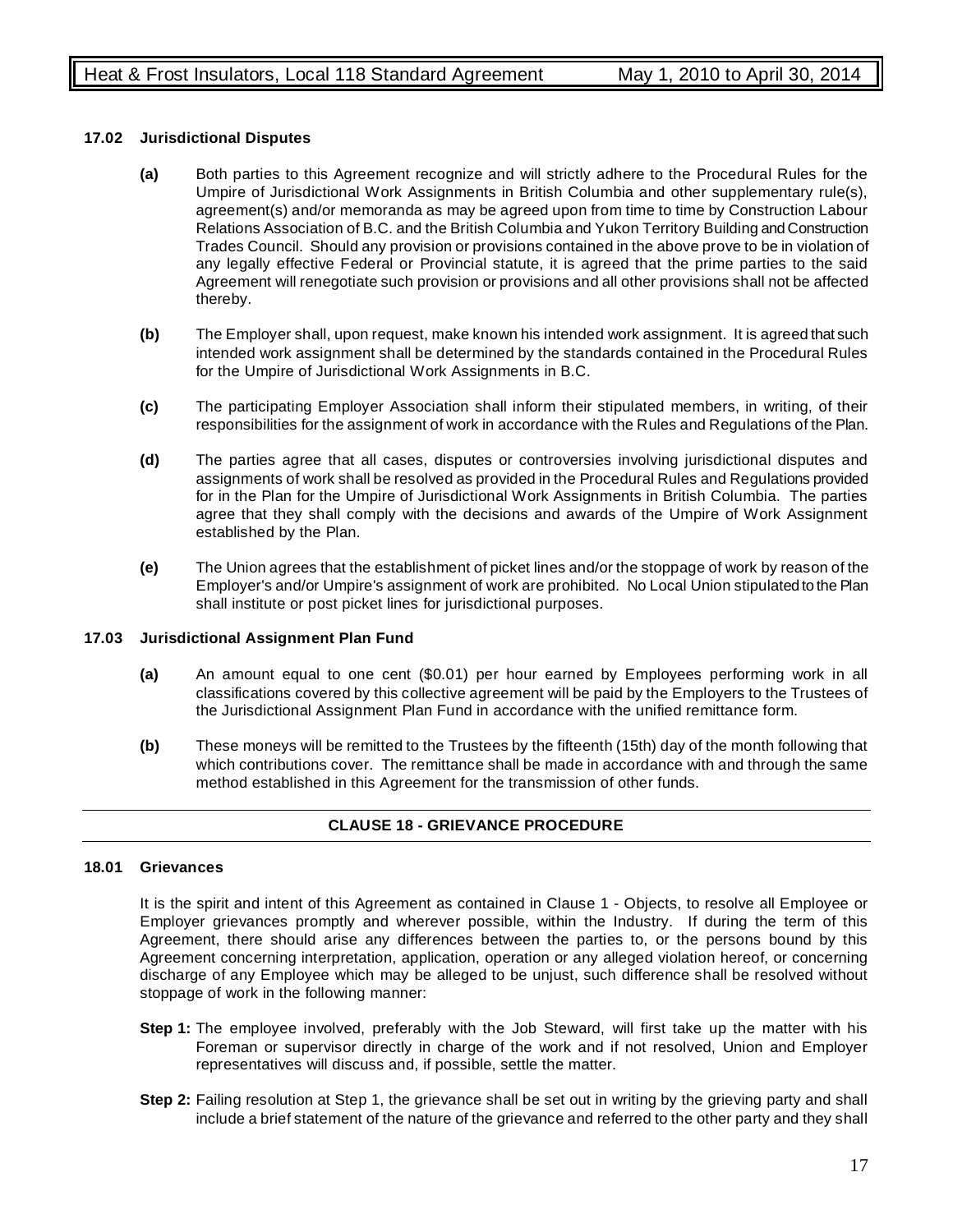forthwith confer on the matter. Such written submission must be made within thirty (30) days, with the exception of a matter of discharge which must be submitted within ten (10) days of occurrence, or in every case, the matter shall be deemed to be waived. Time limitations shall not apply where the grievance concerns employer contributions to the Health and Welfare Fund, Pension Fund, Union Dues or Industry Funds referenced in Clause 24.

**Step 3:** Failing resolution at Step 2 within seven (7) days of a discharge issue or within twenty (20) days of any other issue, the grievance may, if mutually agreed, be referred in writing to the Industry Grievance Panel.

The Industry Grievance Panel shall be drawn from representatives of the Joint Trade Board consisting of three (3) members of each of the parties signatory to this Agreement. In all proceedings of the Panel, both parties shall have equal representation and voting rights, in connection with which any question may arise. The Panel shall have the power on behalf of the respective parties to adjust trade disputes, grievances or establish regulations governing the conduct of their members. The Panel shall meet and endeavour to render a decision within five (5) days of receipt of the grievance in writing.

A majority decision of the Industry Grievance Panel concerning a grievance referred to it shall be final and binding on the parties and their members. If any grievance referred to the Industry Grievance Panel cannot be settled or otherwise resolved, upon it having been considered by the Industry Grievance Panel, then either of the Parties to the dispute or grievance will be at liberty to refer the matter to arbitration as provided in Step 4 below.

In the event a matter of discharge has not been referred to the Industry Grievance Panel or to arbitration within seven (7) days of its receipt in writing, then the matter shall be deemed to be waived.

**Step 4:** Failing resolution at Step 3 or where the parties do not mutually agree to refer a grievance to the Industry Grievance Panel, the grieving party shall within five (5) days, appoint a member to an arbitration board and notify the other party of its appointment. The party receiving the notice shall, within five (5) days thereafter, appoint a member for the arbitration board. The two (2) arbitration board members shall confer to select a third person to be Chairman, but failing to do so within five (5) days, either or both arbitration board members may apply to the Minister of Labour to appoint such Chairman. The Board of arbitration shall convene, hear the parties and render a decision that shall be the final and binding resolution of the grievance.

In the alternative and with the mutual agreement of both parties to this Agreement, a grievance may be referred to a single arbitration in place of an arbitration board. Each party shall pay its own costs and expense of arbitration in addition to one-half of the cost and expense of the Chairman or single arbitrator.

# **18.02 Time Limits**

The time limits specified in this Clause shall be strictly construed and may be extended only with the mutual consent of the parties to the grievance.

# **CLAUSE 19 - PUBLIC RELATIONS**

**19.01** The parties to this Agreement mutually undertake to do all possible to ensure that in relationships with the general public, every effort will be made toward the end that tactful associations are established and maintained particularly where temporary inconvenience may be caused due to construction in progress. Each party hereto undertakes to mutually discuss and correct instances which may arise prejudicial to such good relations.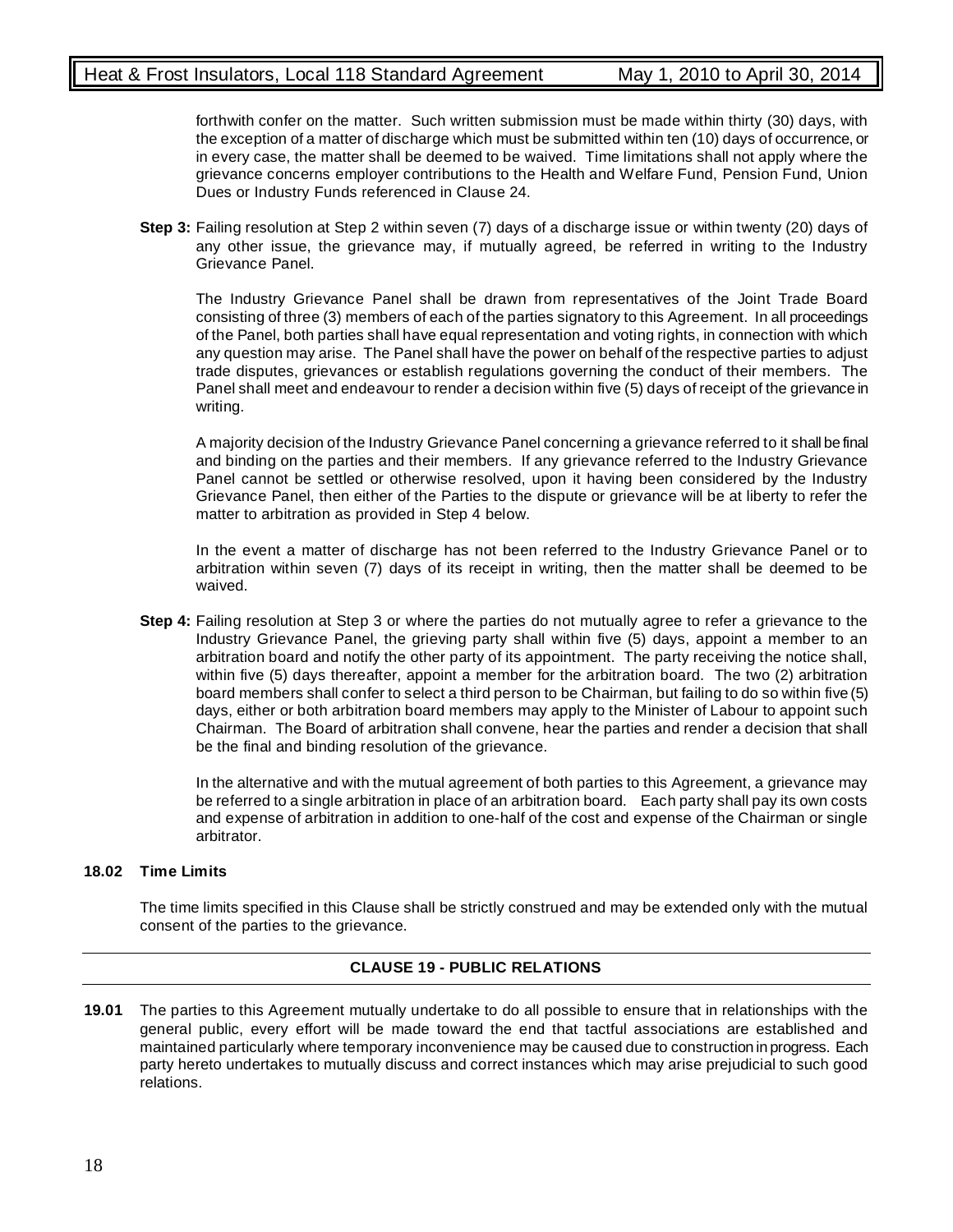# **CLAUSE 20 - BONDING**

**20.01** Before Union members are dispatched to any Employer who has not been signatory to a Heat and Frost Insulators Agreement in British Columbia for a minimum of two (2) years, such Employer may be required to deposit a bond suitable to the Union, up to a maximum of one thousand dollars (\$1,000.00) per Employee and a total maximum of fifteen thousand dollars (\$15,000.00) with an independent third party (Trust Company, etc.) for use in default of payment of wages, pension contributions, welfare contributions, vacation pay, Statutory Holiday pay, or any other contributions provided by the Collective Agreement. When no longer required, such bond by mutual consent of the Union and the Employer concerned shall be terminated.

# **CLAUSE 21 - SAVINGS CLAUSE**

**21.01** It is assumed by the parties hereto that each provision of this Agreement is in conformity with all applicable laws of the Dominion of Canada and the Province of British Columbia. Should it later be determined that it would be a violation of any legally effective Dominion or Provincial Order or Statute to comply with any provision or provisions of this Agreement, the parties hereto agree to renegotiate such provision or provisions of this Agreement for the purpose of making them conform to such Dominion or Provincial Order or Statute and the other provisions of this Agreement shall not be affected thereby.

# **CLAUSE 22 - APPRENTICES**

- **22.01** All Apprentices shall be employed in accordance with the Provisions of the British Columbia Apprenticeship Act, and the parties hereto agree to observe all the provisions of the said Act.
- **22.02** Each Employer employing three (3) Mechanics or more must employ at least one (1) Apprentice and in addition must employ one (1) additional Apprentice if available, for every four (4) Mechanics employed. Any deviation from this must be approved by the Insulation Industry Apprenticeship Board.

The ratio of Apprentices to Journeymen mechanics for commercial and institutional jobs may equal but not exceed one (1) Apprentice to one (1) Journeyman.

**22.03** All Apprentices, indentured or probationary, shall be registered with the Insulation Industry Apprenticeship Board. Such Board will consist of four (4) members, two (2) signatory employers from B.C.I.C.A. and two (2) from the Union. The registered office of the above Board shall be 233 East 11th Avenue, Vancouver, B.C. V5T 2C4.

# **22.04 Apprenticeship Training Program Fund**

The Employer shall contribute thirty-four cents (\$0.34) per hour earned to maintain the Apprenticeship Training Program for Local 118 apprentices and to establish and maintain an upgrading and training program for Mechanic members of Local 118. It is understood that fifty percent (50%) of this funding has been directed from employees' wage packages and the other fifty percent (50%) directly from the Employer.

# **CLAUSE 23 - SUPPLEMENTARY DUES CHECKOFF**

- **23.01** As a condition of employment, each Employee will submit a written authorization for Supplementary Dues Checkoff.
- **23.02** The Employer will deduct from each Employee covered by this Agreement, the amount of six percent (6%) per hour earned as Supplementary Dues and remit same to the Union not later than the fifteenth (15th) day of each month following the month in which deductions were made. The Union may alter the amount of deduction on the anniversary date of this Agreement providing notice has been submitted to the Employer at least thirty (30) days prior to that anniversary. If the Employer fails to make the required deductions, he shall be liable for the amount due.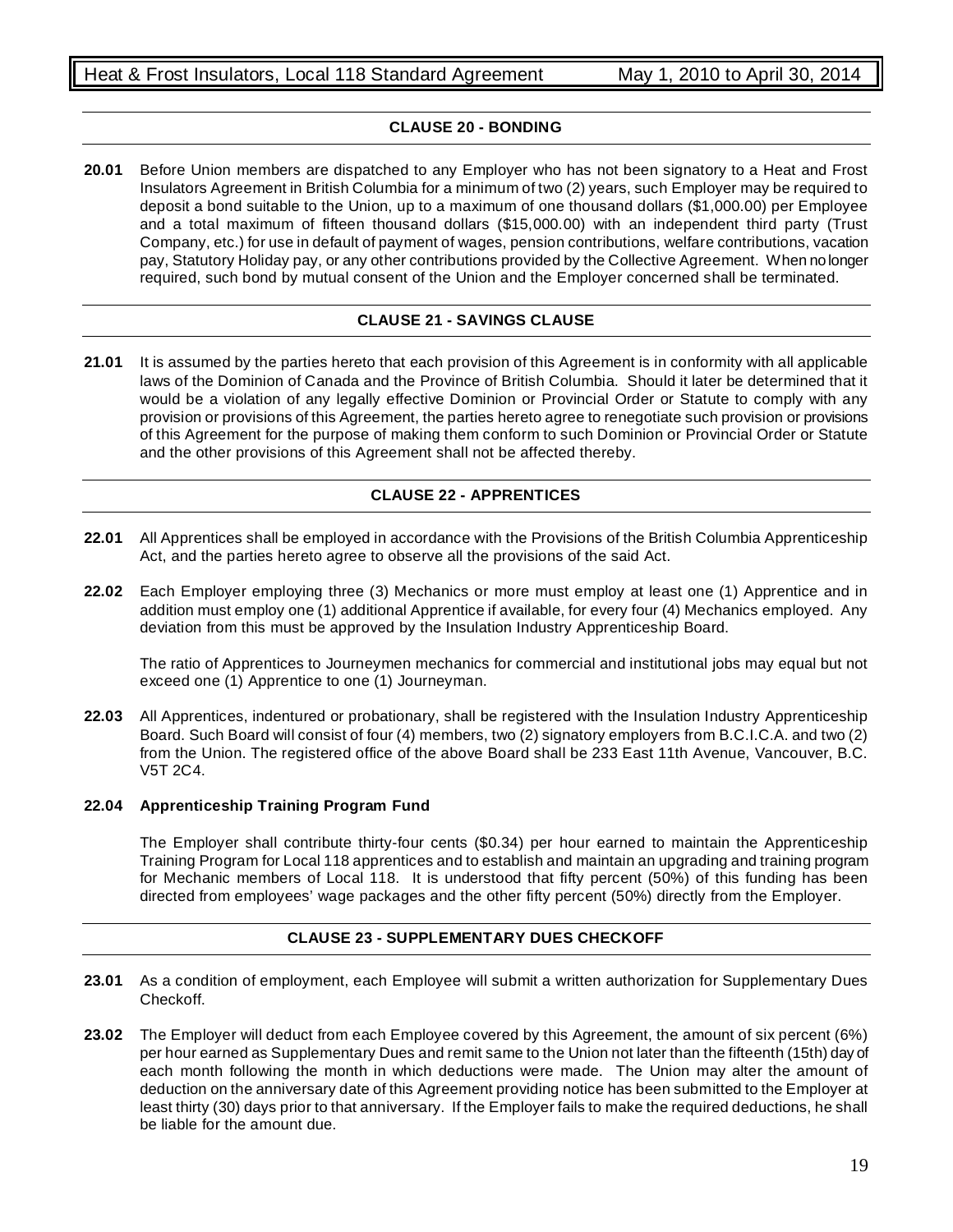# **CLAUSE 24 - INSULATION INDUSTRY FUNDS**

# **24.01 B.C.I.C.A. Fund**

Twenty-one cents (\$0.21) per hour for each and every hour earned or \$15.00 per month, whichever is greater, will be paid by each Employer to the British Columbia Insulation Contractors Association.

# **24.02 Contract Administration Fund**

The parties agree that each Employer shall contribute the sum of thirteen cents (\$0.13) and effective December 1, 2011, twelve cents (\$0.12) for each hour earned on behalf of each employee working under the terms of this collective agreement, to the Contract Administration Fund. CLR may alter this amount with sixty (60) days written notice. It is agreed that the Union will collect and forward without exception all monies designated for the Contract Administration Fund and received in accordance with the standard remittance form utilized by the Union not later than the last day of the month in which such amount was received and shall be accompanied with a summary report that provides hours of work and fund remittances by each signatory employer.

A representative of CLR so designated may inspect, upon appointment, the receipts and records of the Union related to the Contract Administration Fund.

It is understood that any cost incurred in remittance notification or changes thereof shall be borne by CLR.

# **24.03 Insulation Industry Education Fund**

The Employer shall remit monthly to the Union thirty cents (\$0.30) per hour for each and every hour earned.

It is agreed that this fund will be used to promote programs of industry education, training, research and the technical and business skills of Employers and Employees, stabilize and improve Employer/Union relations and promote, support and improve the training and employment opportunities for Employees. No part of these payments shall be used for political or anti-Union activities.

# **24.04 Insulation Industry Health Hazard Fund**

Employers agree to pay nine cents (\$0.09) for each and every hour earned to the Insulation Industry Health Hazard Fund. Two cents (\$0.02) of this Fund is for the purpose of compensating Union members for the time to take required annual hearing tests.

# **24.05 B.C. Construction Industry Rehabilitation Fund**

The Employer will contribute on behalf of each Employee covered by this Agreement the amount of two cents (\$0.02) per hour earned, to the B.C. Construction Industry Rehabilitation Fund.

# **24.06 Insulation Industry Scholarship Fund**

One-half cent (\$0.005) per hour for each and every hour earned will be paid by each Employer to the Insulation Industry Scholarship Fund. These Funds will be used by the Union to award annual scholastic scholarships.

# **24.07 B.C. and Yukon Territory Building and Construction Trades Council Fund**

Effective September 18, 2011, the Employer shall deduct from each employee ten cents (\$0.10) per hour earned which shall be remitted in accordance with the monthly unified remittance form for the B.C. and Yukon Territory building and Construction Trades Council Fund.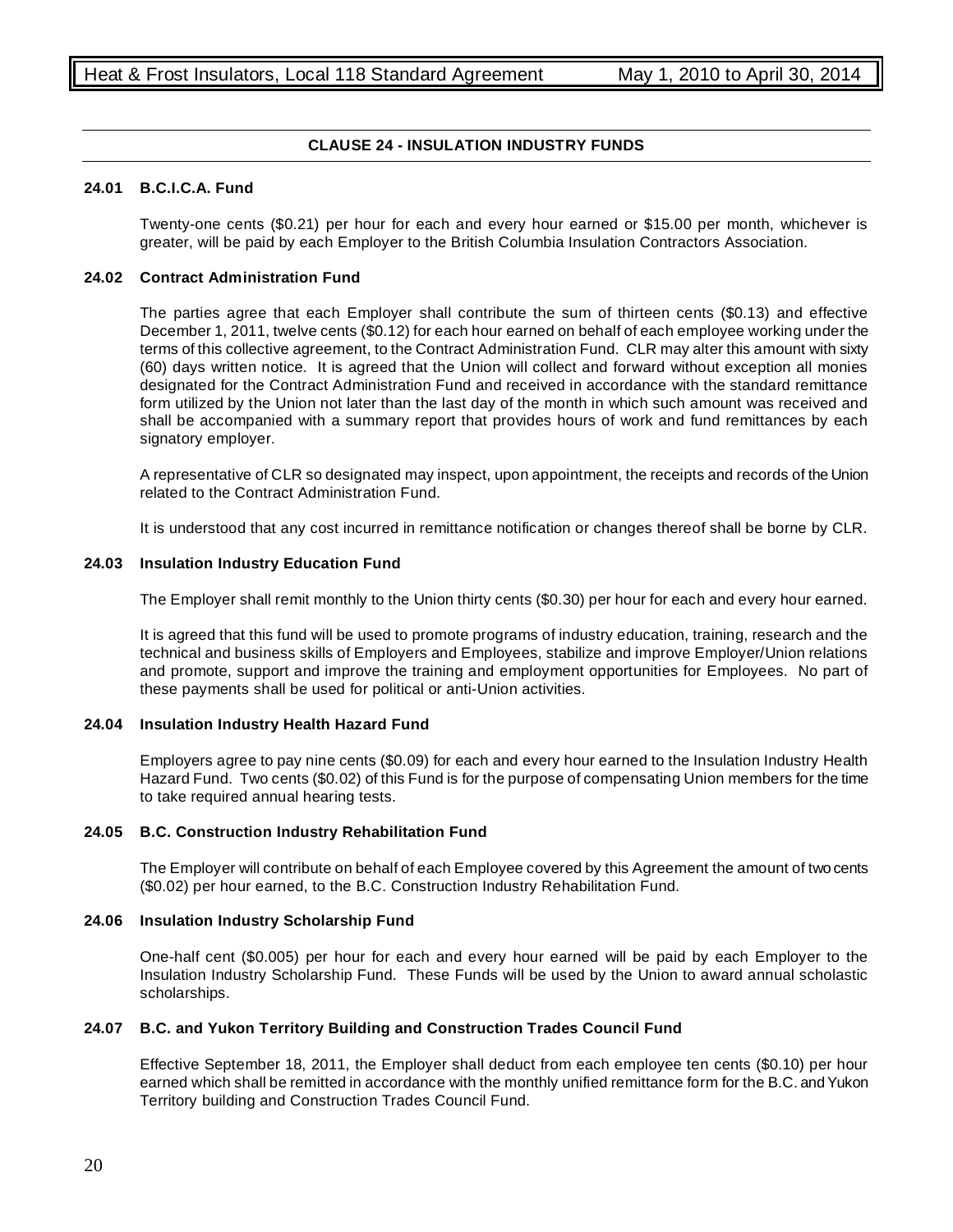# 24.08 B.C.B.C.B.T.U. Funding

f

The Employer shall contribute one cent (\$0.01) for each hour earned to fund the Bargaining Council of British Columbia Building Trade Unions. This funding will continue as long as the Bargaining Council structurecontinues to exist pursuant to the Labour Relations Code.

# 24.09 Labour Management Gooperative Trust Fund

The Employer shall contribute five cents (\$0.05) per hour earned to the Labour Management Cooperative Trust in accordance with the monthly unified remittance form. The Journeyman wage package was reducedby five cents (\$0.05) to accommodate this fund.

# CLAUSE 25. UNIFIED REMITTANCE OF FUNDS

25.01 All Fund payments, with the exceptíon of payment of Union Dues Check-off, shall be consolidated into one (1) cheque payable to: " Heat and Frost lnsulators - Local 1 18 - ln Trust". Separate payment of Union Duescheck-off shall be made directly to the Union. All payments are to be made by the fifteenth (15th) day of th month following the month that such contributions cover to the addresses designated on the UnifiedRemittance Form.

A summary report that provides hours of work and remittances by each signatory contractor shall beforwarded to CLR not later than the last day of the month in which such remittances were received.

25.02 If the Employer has no Employees during a given month, he shall submit a "Nil" report unless it is clearly understood by all parties that he has declared himself out of business.

# CLAUSE 26 . ENABLING

The Union, in conjunction with the Employers' representative or Employers bidding work in the respective jurisdictions, may determine on a job by job basis if special dispensation is required to become competitive, and should the necessity arise, may, by mutual agreement and in writing, amend or delete terms or conditionsof the Agreement for the length of the job.

Both parties agree that such enabling shall not be used to reduce or eliminate any joint industry funds orindividual dues to umbrella organizations without the prior written consent of the B.C.B.C.B.T.U. and CLR.

Signed on this  $\widehat{O}$  day of  $\widehat{M}$   $\longrightarrow$  . 2014

SIGNED ON BEHALF OF: CONSTRUCTION LABOUR RELATIONSASSOCIATION OF B.C.

<u>Vyce Huallan</u>

SIGNED ON BEHALF OF: INTERNATIONAL ASSOCIATION OF HEAT & FROST INSULATORS AND ALLIED WORKERSLOCAL UNION 118, <mark>VANCOUVER BC</mark>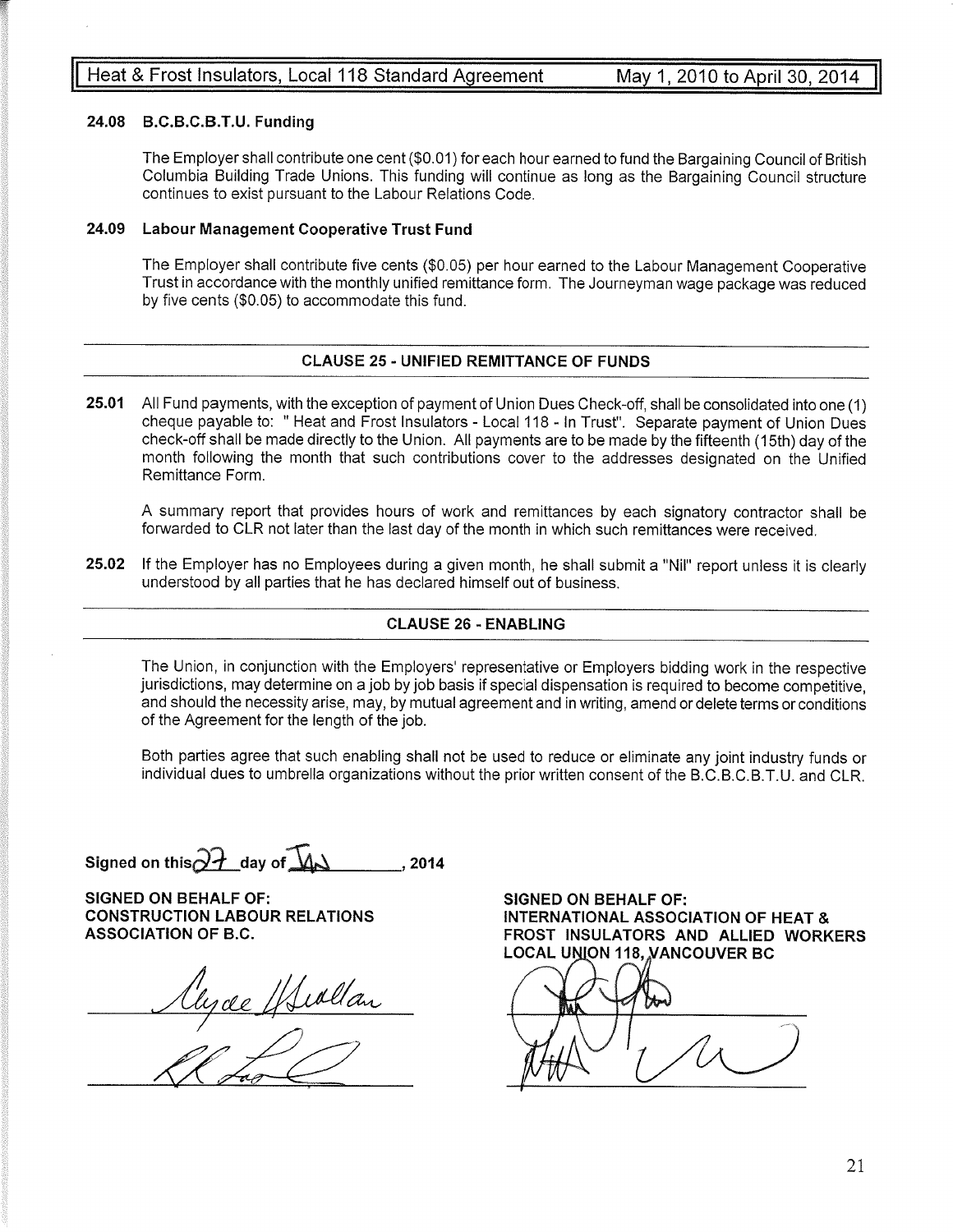# **COMMERCIAL/INSTITUTIONAL ADDENDUM**

# BY AND BETWEEN:

# **CONSTRUCTION LABOUR RELATIONS ASSOCIATION OF B.C.**

AND:

# **INTERNATIONAL ASSOCIATION OF HEAT AND FROST INSULATORS AND ALLIED WORKERS LOCAL UNION 118**

It is mutually agreed that this Addendum shall be appended to and form part of the 2004 - 2010 Heat and Frost Insulators Standard Collective Agreement and shall continue in full force and effect until a new agreement is ratified. This Addendum is intended for commercial and institutional projects.

#### **Clause 4.01 Journeyman Wages**

|                             | Sept. 18,<br>2011 | May 1,<br>2012 | May 1,<br>2013 |
|-----------------------------|-------------------|----------------|----------------|
| Wage                        | 27.700            | 28.650         | 29.500         |
| Vac./Stat. Pay 10%          | 2.770             | 2.865          | 2.950          |
| <b>Health &amp; Welfare</b> | 1.875             | 2.075          | 2.075          |
| Pension                     | 2.900             | 2.900          | 3.210          |

#### **Clause 4.03 Apprentice Wages**

|                            | Sept. 18,<br>2011 | May 1,<br>2012 | May 1,<br>2013 |
|----------------------------|-------------------|----------------|----------------|
| $1st$ 3 mos. 50%           | 13.850            | 14.330         | 14.750         |
| $2^{nd}$ 3 mos. 55%        | 15.240            | 15.760         | 16.230         |
| $2^{nd}$ 6 mos. 60%        | 16.620            | 17.190         | 17.700         |
| $3^{\text{rd}}$ 6 mos. 65% | 18.010            | 18.620         | 19.180         |
| $4^{\text{m}}$ 6 mos. 70%  | 19.390            | 20.060         | 20.650         |
| $5th$ 6 mos. 75%           | 20.780            | 21.490         | 22.130         |
| $6^{\rm m}$ 6 mos. 80%     | 22.160            | 22.920         | 23.600         |
| $7th$ 6 mos. 85%           | 23.550            | 24.350         | 25.080         |
| $8th$ 6 mos. 90%           | 24.930            | 25.790         | 26.550         |

#### **Clause 4.04 Foreman Wages**

The decision to employ a Foreman for Commercial/Institutional work is the sole decision of the Employer and the terms of Clause 4.04 of the Standard Agreement shall not apply. A Foreman shall work with the tools and must hold a Tradesman Qualification certificate. Commercial/Institutional Foremen shall be paid one hundred and ten percent (110%) of the Commercial Journeyman rate.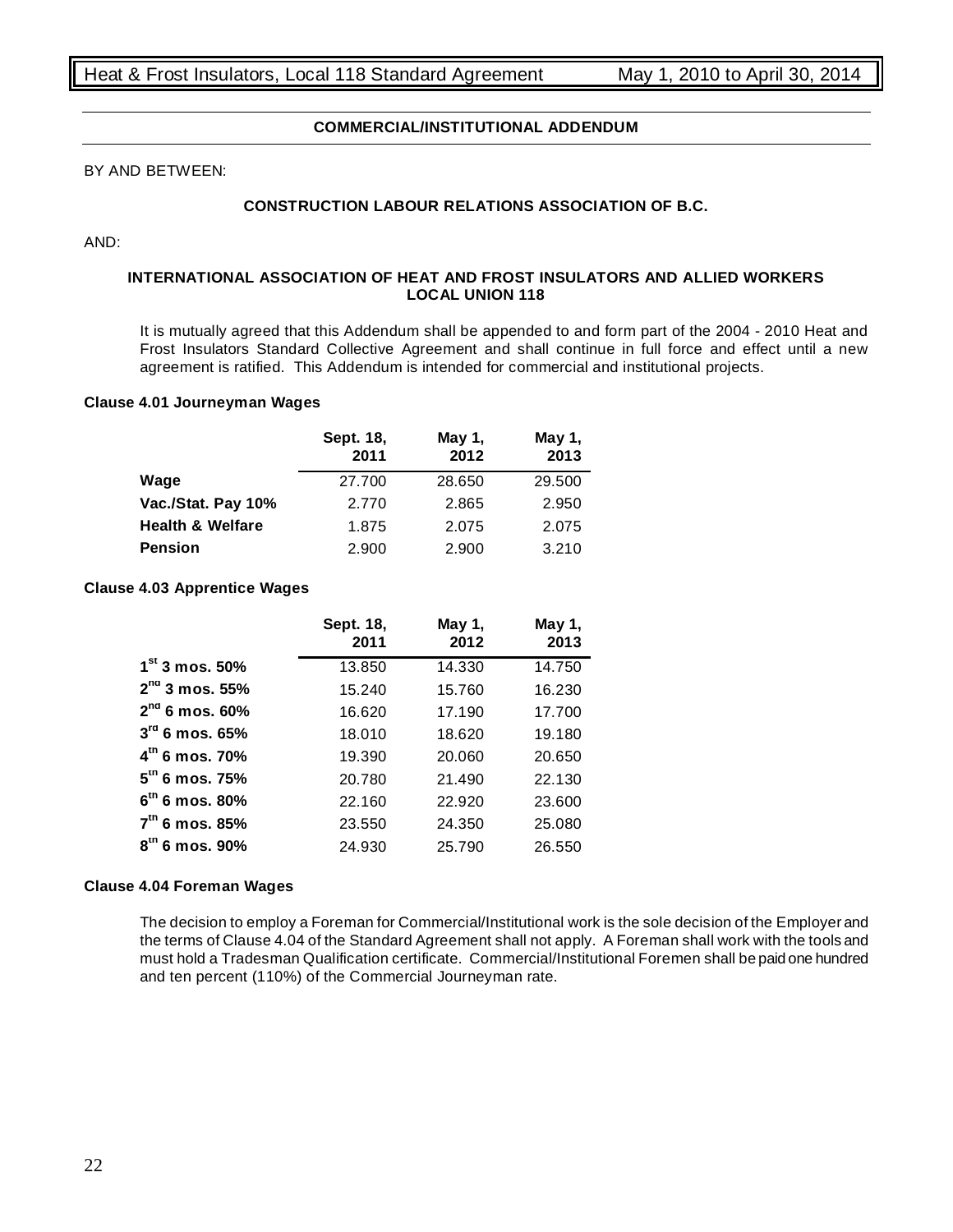# Heat & Frost Insulators, Local 118 Standard Agreement May 1, 2010 to April 30, 2014

|                        | Sept. 18,<br>2011 | May 1,<br>2012 | May<br>1,2013 |
|------------------------|-------------------|----------------|---------------|
| <b>Foreman Wage</b>    | 30.470            | 31.520         | 32.450        |
| Vac. & Hol. 12%        | 3.656             | 3.782          | 3.894         |
| <b>Health /Welfare</b> | 2.745             | 2.945          | 2.945         |
| <b>Pension</b>         | 3.350             | 3.350          | 3.350         |

# **Clauses 17.03, 22.04, 24.01, 24.02, 24.05 & 24.07**

**Funds**: to apply to Foremen, Journeymen and Apprentices

| Apprenticeship Fund                 | 0.34                               |
|-------------------------------------|------------------------------------|
| <b>Contract Administration Fund</b> | 0.13 (0.12 effective Dec. 1, 2011) |
| B.C.I.C.A. Fund                     | 0.21                               |
| B.C.Y.T Fund                        | 0.10 (deduction)                   |
| Jurisdictional Assignment Plan Fund | 0.01                               |
| <b>Rehabilitation Fund</b>          | 0.02                               |
| B.C.B.C.B.T.U.                      | 0.01                               |
| L.M.C.T. Fund                       | 0.05                               |
|                                     |                                    |

# **Clause 4.08 - Vacation and Statutory Holiday Pay**

Vacation and Statutory Holiday shall be combined at the rate of ten percent (10%) for Journeymen and Apprentices; eight percent (8%) for Improver/Commercial Workers and twelve percent (12%) for Foremen.

# **Clause 4.11 - Statutory Holidays**

Heritage Day (3rd Monday in February), Friday before B.C. Day and Friday before Labour Day shall be considered regular work days.

# **Clause 5.01 - Health and Welfare**

Employers shall remit to the Health and Welfare Trust Fund one dollar and eighty-seven and one-half cent (\$1.875) and effective May 1, 2012, two dollars and seven and one-half cents (\$2.075) per hour earned by Journeymen and Apprentices. Two dollars and seventy-four and one-half cents (\$2.745) and effective May 1, 2012, two dollars and ninety-four and one-half cents (\$2.945) per hour earned shall be remitted per hour earned by Foremen.

# **Clause 6.01 - Pension**

Employers shall remit to the Local 118 Pension Fund two dollars and ninety cents (\$2.90) and effective May 1, 2013, three dollars and twenty-one cents (\$3.21) per hour earned by Journeymen and three dollars and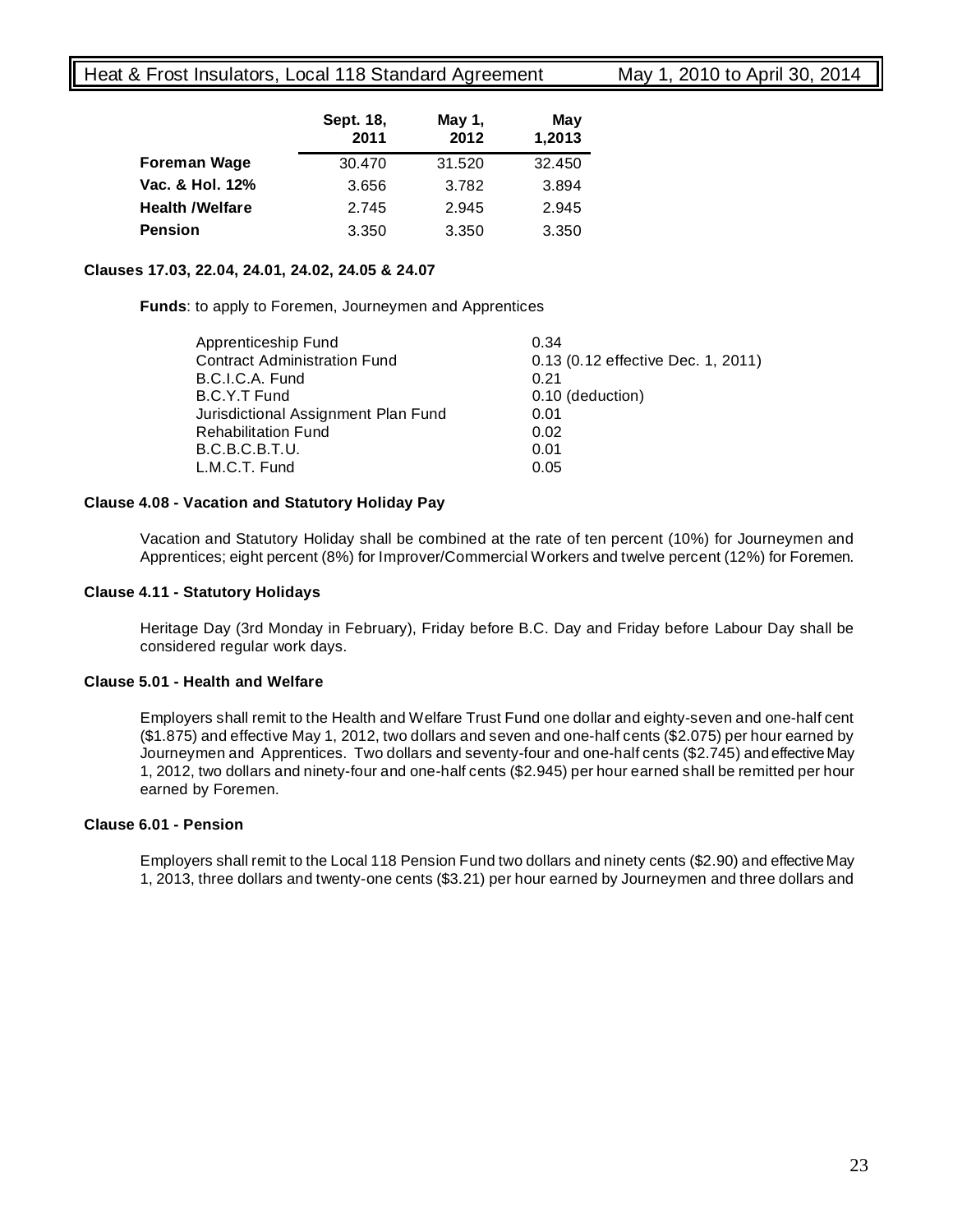<u>rd Agreement \_\_\_\_\_\_ May 1, 2010 to April 30, 2014</u>

thirty-five cents (\$3.35) per hour earned and effective May 1, 2013, three dollars and sixty-six cents (93.66)by Foremen. Pension remittances for Apprentices shall be pro-rated based on Journeyman contributions

Signed on this  $1/1$  day of  $\sim$  2014

SIGNED ON BEHALF OF: CONSTRUCTION LABOUR RELATIONSASSOCIATION OF B.G.

 $\frac{a_{\bm{n}}}{a_{\bm{n}}}$ 

SIGNED ON BEHALF OF: INTERNATIONAL ASSOCIATION OF HEAT & FROST INSULATORS AND ALLIED WORKERSLOCAL UNION 118, VANCOUVER BC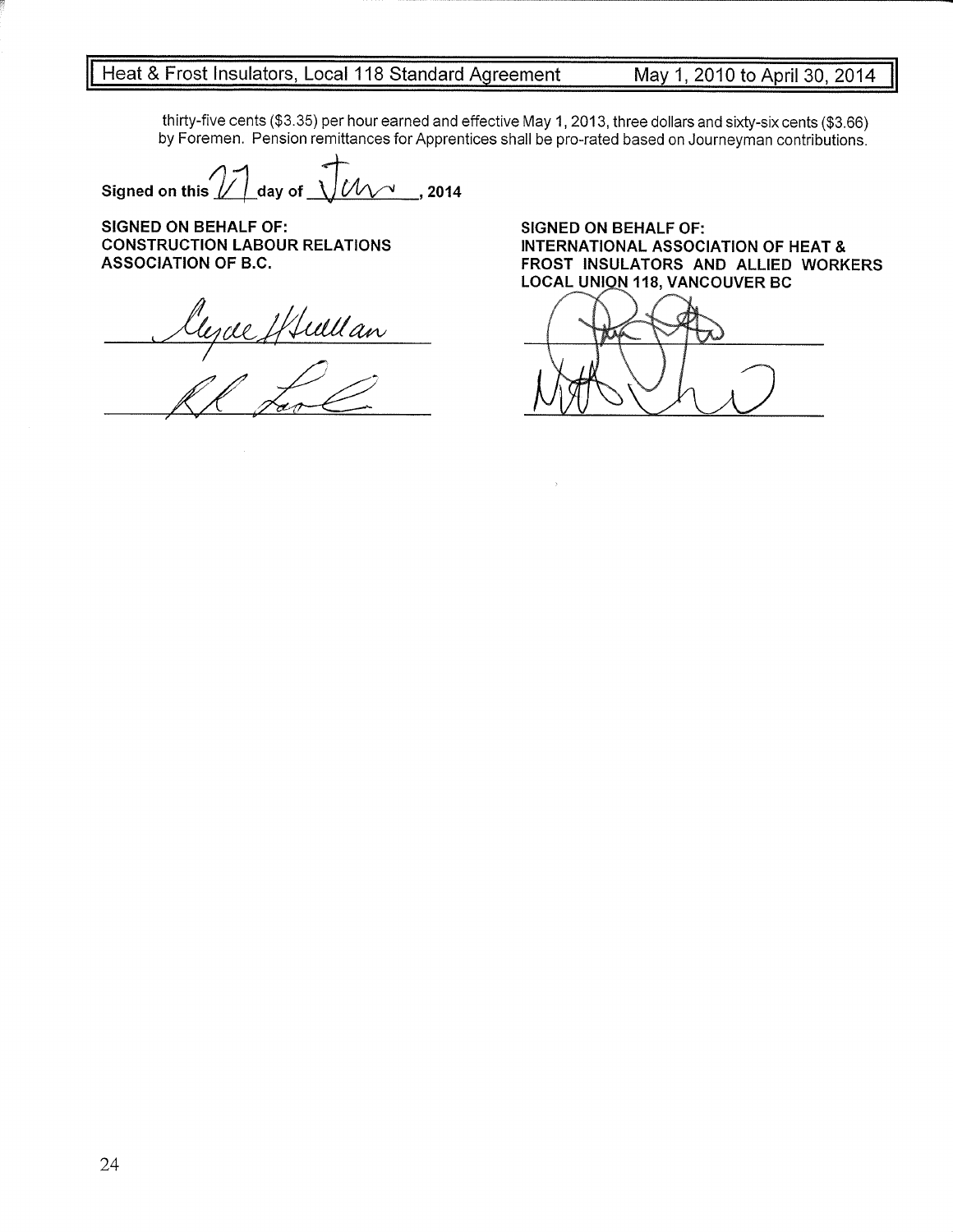Heat & Frost Insulators, Local 118 Standard Agreement \_\_\_\_\_\_\_M<br>————————————————————

May 1, 2010 to April 30, 2014

# APPENDIX "A"

# LETTER OF UNDERSTANDING

BY AND BETWEEN

# CONSTRUCTION LABOUR RELATIONS ASSOCIATION OF B.C.

on behalf of Companies signatory of Collective Agreements with the lnternational Association of Heat and Frostlnsulators, Local 118

AND

# INTERNATIONAL ASSOCIATION HEAT AND FROST INSULATORS AND ALLIED WORKERSLOCAL UNION 1I8

# CLAUSE 10.09. STATEMENT OF INTENT

For purposes of clarification, the following interpretations should be understood:

- (a) absences or lateness due to illness, accident, injury or other valid reason as authorized by theEmployer will not affect the accumulation of full consecutive working days as defined in this clause.
- (b) a single, minor lateness will not affect the accumulation of full consecutive working days as defined inthis clause.
- (c) once eleven (11) full consecutive working days have been accumulated, those days cannot bewiped out by a violation of the clause between 12 and 22 full consecutive working days (that is, the countwould begin at 11 days rather than 0 days in the event of a violation)

It is intended that the Contractor should exercise discretion in the application of this clause to consider unavoidable problems as encountered by responsible Union members who are notspecifically outlíned above.

Signed on this  $\sqrt{2}$  day of  $\sqrt{2}$  . 2014

SIGNED ON BEHALF OF: CONSTRUCTION LABOUR RELATIONSASSOCIATION OF B.C.

<u>an</u>

SIGNED ON BEHALF OF: INTERNATIONAL ASSOCIATION OF HEAT & FROST INSULATORS AND ALLIED WORKERSLOCAL UNION 118, VANCOUVER BC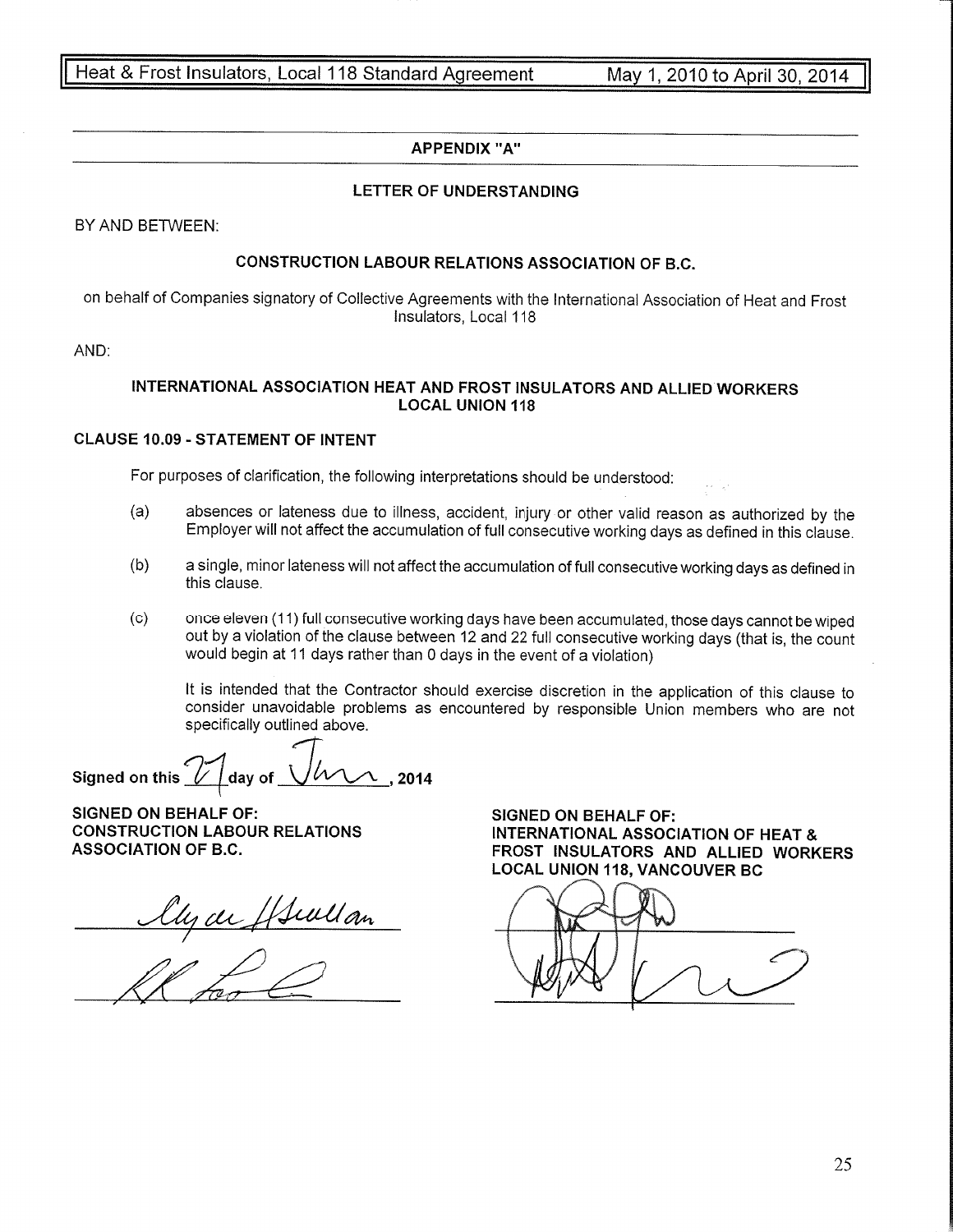<u>Heat & Frost Insulators, Local 118 Standard</u>

May 1, 2010 to April 30, 2014

# APPENDIX "B''

# LETTER OF UNDERSTANDING

BY AND BETWEEN:

# CONSTRUCTION LABOUR RELATIONS ASSOCIATION OF B.G.

AND:

# INTERNATIONAL ASSOCIATION OF HEAT & FROST INSULATORS AND ALLIED WORKERS LOCAL UNION 118

Both Parties agree and understand that should the Union dispatch permits, that the Employer will assess the skills and experience of such individuals and establish what skill levels the individual permit holder has and at what Apprentice/journeyman level of pay the permit holder merits. The Employer shall notify the Union withina three (3) week period of pay levels so established.

signed on this 2A o^, o, liÀJ $\sim$  2014

SIGNED ON BEHALF OF: CONSTRUCTION LABOUR RELATIONSASSOCIATION OF B.C.

lyce Hewllan

SIGNED ON BEHALF OF: INTERNAT¡ONAL ASSOCIATION OF HEAT & FROST INSULATORS AND ALLIED WORKERSLOCAL UNION 118<mark>, VAN</mark>COUVER BC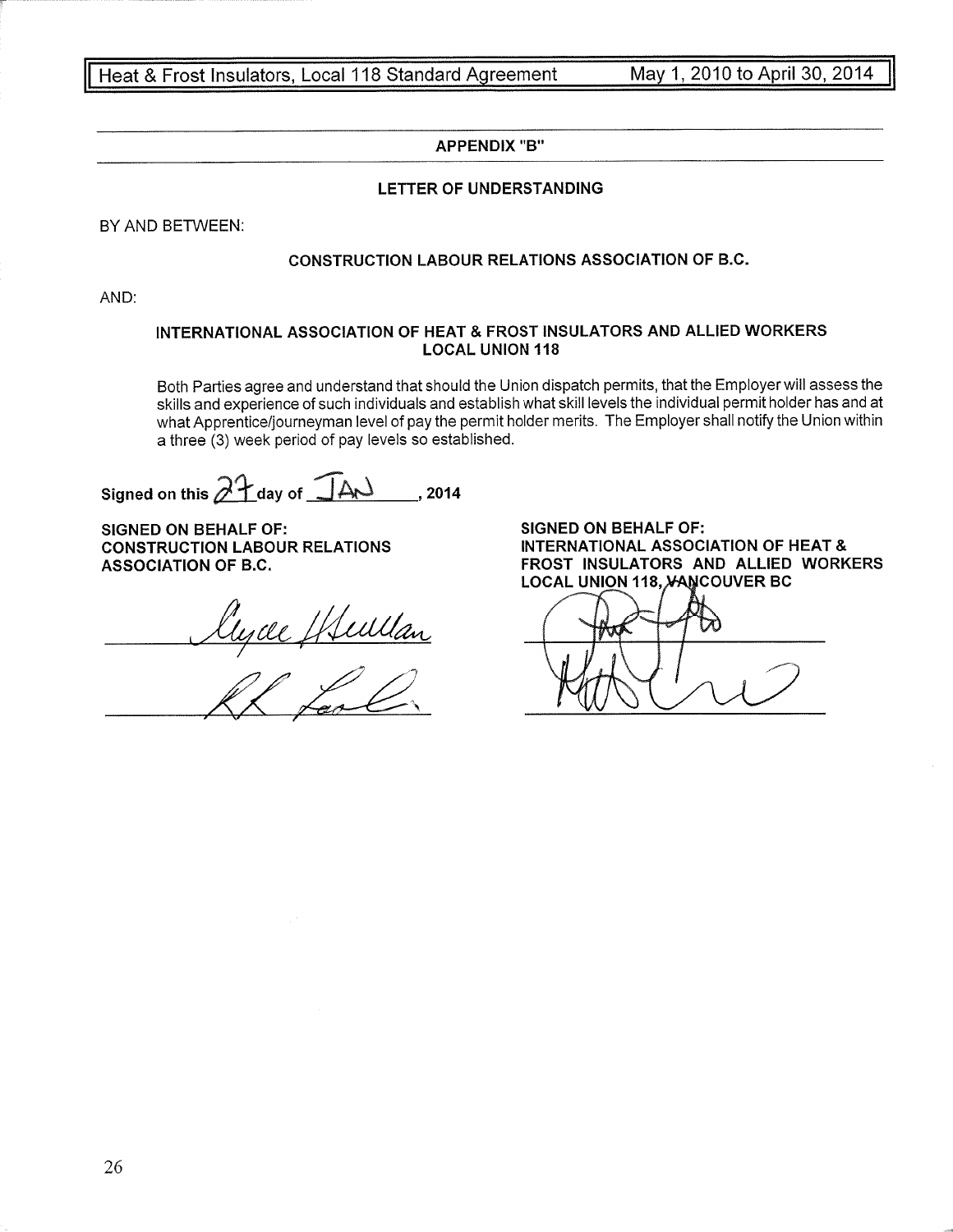Heat & Frost Insulators, Local 118 Standard

<u>d Agreement \_\_\_\_\_\_ May 1, 2010 to April 30, 2014</u>

# APPENDIX "C"

# LETTER OF UNDERSTANDING

BY AND BETWEEN:

# CONSTRUCTION LABOUR RELATIONS ASSOCIATION OF B.C

AND:

# INTERNATIONAL ASSOGIATION OF HEAT AND FROST INSULATORS AND ALLIED WORKERSLOCAL UNIION 118

Both Parties understand and agree that the following provision shall be in full force and effect until such time as the Union provides written proof that all insulation contractors signatory to a construction agreement are signatoryto an agreement that provides identical terms and conditions as this Standard Agreement.

The Parties agree that should the Union conclude a different collective agreement with term(s) viewed by contractors signatory to this Agreement as being more favourable, such term(s) shall be available to anycontractor signatory to this Agreement.

Signed on this  $\overrightarrow{d+}$  , day of  $\overrightarrow{4}$ , 2014

SIGNED ON BEHALF OF: CONSTRUCTION LABOUR RELATIONSASSOCIATION OF B.C.

<u>Rugde Hullan</u>

SIGNED ON BEHALF OF: INTERNATIONAL ASSOGIATION OF HEAT & FROST INSULATORS AND ALLIED WORKERSLOCAL UNION 118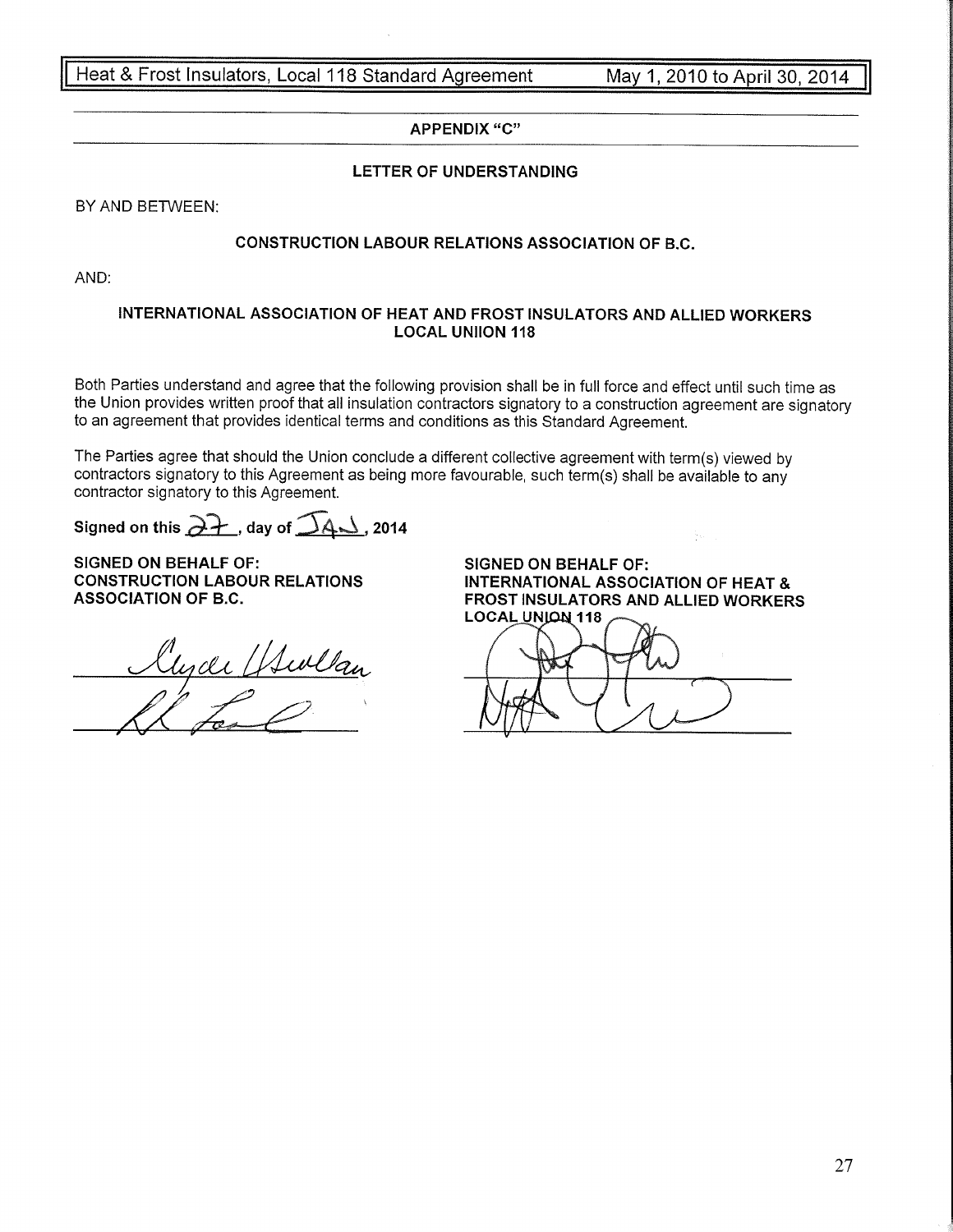<u>Heat & Frost Insulators, Local 118 Standard Agreement Manuel M</u>

May 1, 2010 to April 30, 2014

# APPENDIX "D''

# LETTER OF UNDERSTANDING

BY AND BETWEEN:

# CONSTRUCTION LABOUR RELATIONS ASSOCIATION OF B.C.

AND

# INTERNATIONAL ASSOCIATION OF HEAT AND FROST ¡NSULATORS AND ALLIED WORKERSLOCAL UNION I18

The increasing costs of providing benefit plan coverage to employees governed by this Agreement is a concern tothe parties. lmproving economies of scale may be one possible means of limiting this increase in the future. Therefore, the parties agree that a subcommittee of CLR and the BCBCBTU shall be established to investigateboth the advantages and the disadvantages of developing a union construction industry benefit plan. Thesubcommittee shall be authorized to bring forward recommendations, and such recommendations shall be subject to ratification by the parties. The foregoing shall not be interpreted to mean that any individual constituent union of the BCBCBTU would be required to participate in a union construction industry benefit plan, even if recommended by the subcommittee.

Signed on this  $\widehat{P}$ , day of  $\widehat{\Delta}$ AJ , 2014

SIGNED ON BEHALF OF: SIGNED ON BEHALF OF:

 $\underline{\mu}$ 

 CONSTRUCTION LABOUR RELATIONS INTERNATIONAL ASSOCIATION OF HEAT & ASSOCIATION OF B.C. FROST INSULATORS AND ALLIED WORKERS**LOCAL UNION 118**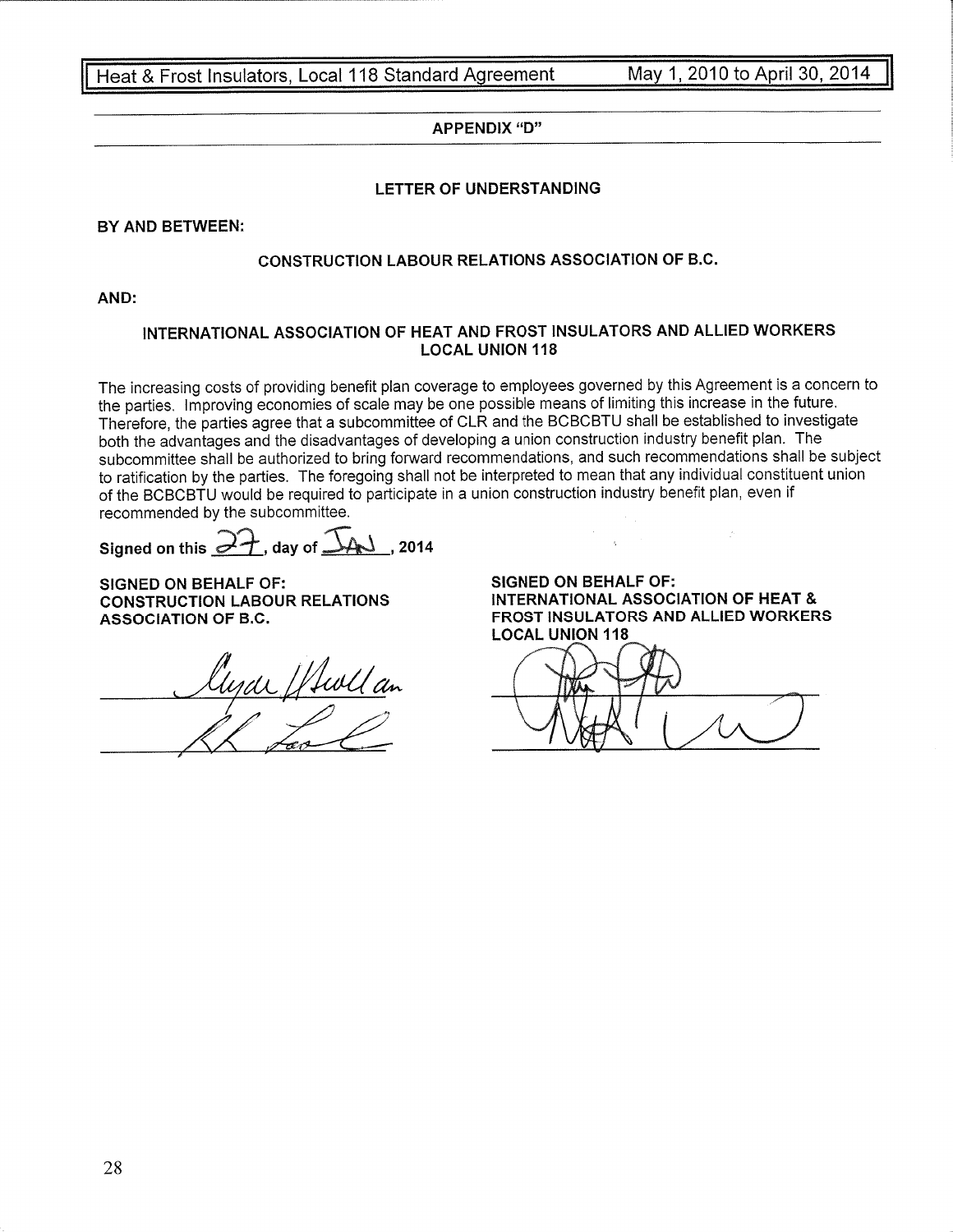|                                        |                   | <b>JOURNEYMAN</b>       |                |
|----------------------------------------|-------------------|-------------------------|----------------|
|                                        | Sept. 18,<br>2011 | May 1,<br>2012          | May 1,<br>2013 |
| Wage<br>Vac. & Stat. Hol.<br>Pay (12%) | 32.58<br>3.910    | 33.74<br>4.049          | 34.77<br>4.172 |
| <b>Health &amp; Welfare</b>            | 3.145             | 3.345                   | 3.345          |
| <b>Pension</b>                         | 4.75              | 4.75                    | 5.10           |
| Apprenticeship                         | 0.34              | 0.34                    | 0.34           |
| <b>BCICA</b>                           | 0.21              | 0.21                    | 0.21           |
| <b>Contract Admin.</b>                 | 0.12              | 0.12                    | 0.12           |
| <b>Education</b>                       | 0.30              | 0.30                    | 0.30           |
| <b>Health Hazard</b>                   | 0.09              | 0.09                    | 0.09           |
| <b>Rehabilitation</b>                  | 0.02              | 0.02                    | 0.02           |
| <b>BCYT</b> (deduction)                | 0.05              | $0.10*$                 | $0.10*$        |
| <b>BCBCBTU</b>                         | 0.01              | 0.01                    | 0.01           |
| <b>JAPlan</b>                          | 0.01              | 0.01                    | 0.01           |
| <b>Scholarship</b>                     | 0.005             | 0.005                   | 0.005          |
|                                        |                   | <b>APPRENTICE WAGES</b> |                |

# **SCHEDULE OF WAGES AND FRINGE BENEFITS INDUSTRIAL**

|                       | Sept. 18,<br>2011 | May 1,<br>2012 | May 1,<br>2013 |
|-----------------------|-------------------|----------------|----------------|
| $1st$ 3 months 50%    |                   |                |                |
|                       | 16.29             | 16.87          | 17.39          |
| $2nd$ 3 months 55%    | 17.92             | 18.56          | 19.12          |
| $2^{nd}$ 6 months 60% | 19.55             | 20.24          | 20.86          |
| $3rd$ 6 months 65%    | 21.18             | 21.93          | 22.60          |
| $4th$ 6 months 70%    | 22.81             | 23.62          | 24.34          |
| $5th$ 6 months 75%    | 24.44             | 25.31          | 26.08          |
| $6th$ 6 months 80%    | 26.06             | 26.99          | 27.82          |
| $7th$ 6 months 85%    | 27.69             | 28.68          | 29.55          |
| $8th$ 6 months 90%    | 29.32             | 30.37          | 31.29          |

# **FOREMAN WAGES**

|                        | Sept. 18, | May 1, | May 1, |
|------------------------|-----------|--------|--------|
|                        | 2011      | 2012   | 2013   |
| <b>Foreman (115%)</b>  | 37.47     | 38.80  | 39.99  |
| <b>General Foreman</b> | 39.10     | 40.49  | 41.72  |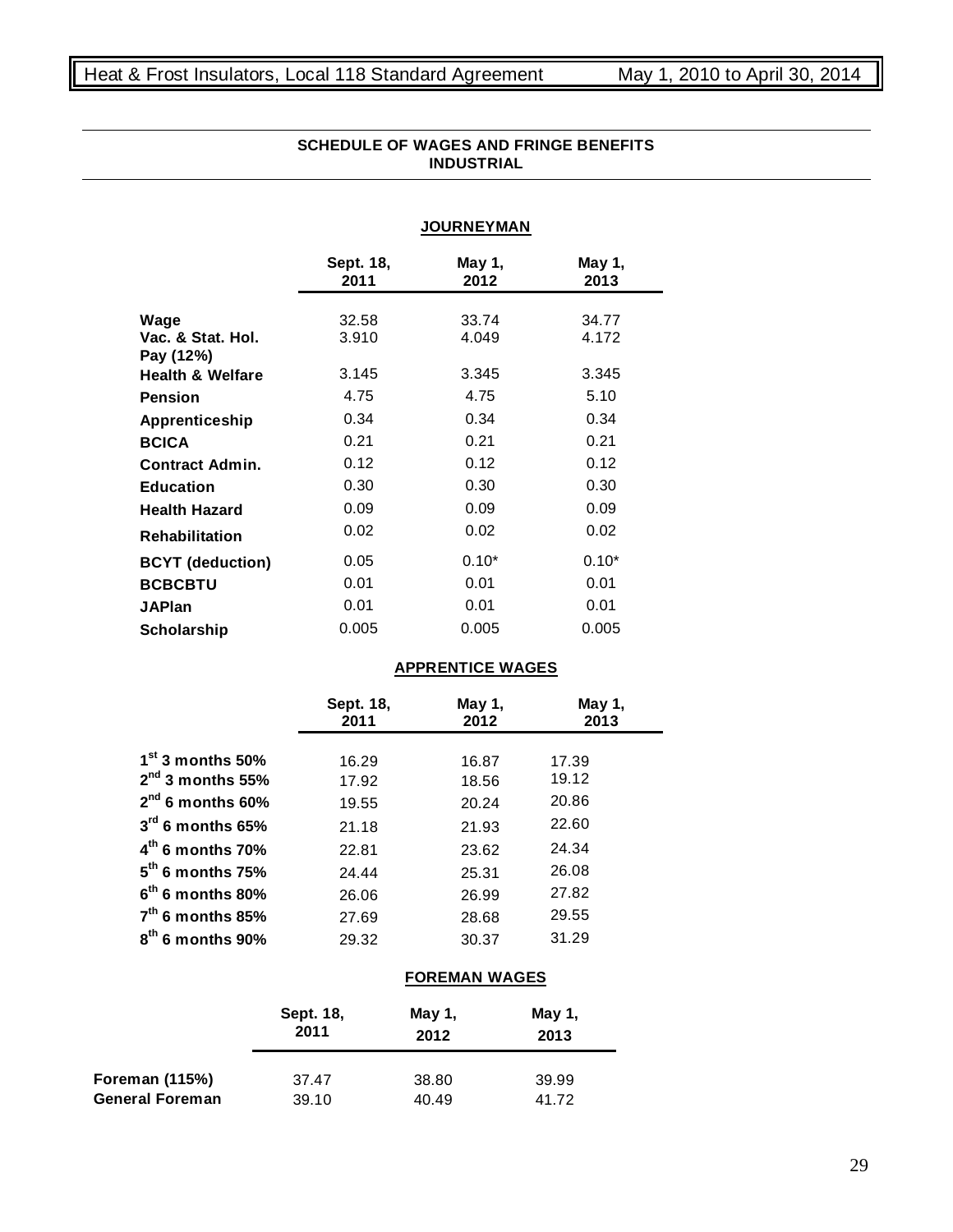#### **DRUG & ALCOHOL ABUSE STATEMENT OF POLICY**

- . Where a pattern of chemical dependence is suspected or apparent and documented;
- And where the problem is affecting the Member's ability to do his assigned job;
- And where it may affect the safety of that or other tradesmen on that job;

The Union office will address the situation with that Member.

The discussion will be CONFIDENTIAL, NON-THREATENING AND SUPPORTIVE.

The Member in question will, at the initial discussion, be made aware of the Union's concern and a suggestion made that he or she seek help for the problem through the Rehabilitation Plan or any other resources at his disposal. The Member then has his choices. At this point, a time frame to effect a change in the pattern will be contracted with the Member.

Given a fair time allowance with no significant change in behaviour or a worsening of the situation, the Mandatory Referral process will take place. The Member will be re-confronted and informed that unless treatment is sought, dispatch privileges (may) will be revoked until there is evidence that the addiction had been dealt with in a recognized treatment process or facility.

> Further information can be obtained from the office of the CONSTRUCTION INDUSTRY REHABILITATION PLAN Telephone (604) 521-8611

In addition to their present Drug and Alcohol Policy, the parties to this agreement agree with the principles of the 2005 Canadian Model for Providing a Safe Workplace - Alcohol and Drug Guidelines and Work Rule (except the provisions dealing with pre-employment and random testing) (the "Canadian Model").

The parties are aware that BCBCBTU and CLR have formed a committee to examine an industry-wide drug and alcohol policy (the "Joint Policy"). If and when that committee recommends adoption of a policy, the parties agree to meet to consider replacing the Canadian Model with the Joint Policy.